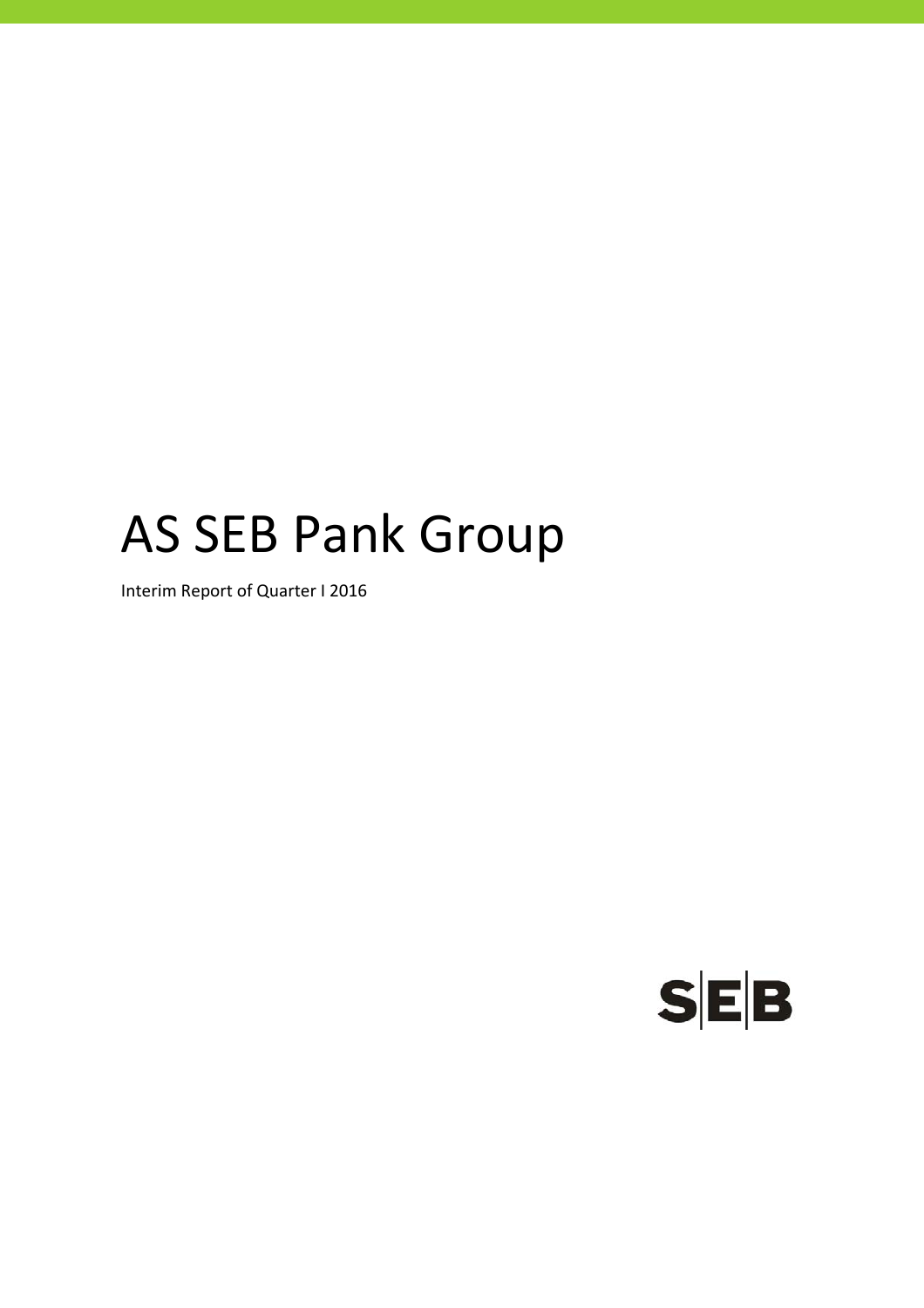## **Contents** P.

|            |                                                                                                                                                                                                                                | $\overline{2}$      |
|------------|--------------------------------------------------------------------------------------------------------------------------------------------------------------------------------------------------------------------------------|---------------------|
| ı.         |                                                                                                                                                                                                                                | 3                   |
| 1.         |                                                                                                                                                                                                                                | 3                   |
| 2.         |                                                                                                                                                                                                                                | 3                   |
| ΙΙ.        | <b>Management Report</b>                                                                                                                                                                                                       | 4                   |
| 1.         | Credit institution's group as defined in Credit Institutions Law___________________________________                                                                                                                            | $\overline{4}$      |
| 1.1.       | Consolidated group contract to the contract of the contract of the contract of the contract of the contract of                                                                                                                 | $\overline{4}$      |
| 1.2.<br>2. | Changes in the consolidated group during the accounting period and plans for year 2016____________<br>Highlights                                                                                                               | $\overline{4}$<br>5 |
| 3.         |                                                                                                                                                                                                                                | $\overline{7}$      |
| 4.         |                                                                                                                                                                                                                                | 9                   |
| 5.         |                                                                                                                                                                                                                                | 9                   |
| Ш.         |                                                                                                                                                                                                                                | 11                  |
| 1.         | Consolidated income statement<br><u> 1989 - Johann Stoff, amerikansk politiker (d. 1989)</u>                                                                                                                                   | 11                  |
| 2.         | Consolidated statement of comprehensive income<br><u>[11]</u> The manual continuum of the comprehensive income<br>11                                                                                                           |                     |
| 3.         |                                                                                                                                                                                                                                |                     |
| 4.         |                                                                                                                                                                                                                                |                     |
| 5.         |                                                                                                                                                                                                                                |                     |
| 6.         |                                                                                                                                                                                                                                | 15                  |
|            |                                                                                                                                                                                                                                |                     |
|            |                                                                                                                                                                                                                                |                     |
|            |                                                                                                                                                                                                                                |                     |
|            |                                                                                                                                                                                                                                | 19                  |
|            |                                                                                                                                                                                                                                | 19                  |
|            |                                                                                                                                                                                                                                | 20                  |
|            |                                                                                                                                                                                                                                |                     |
|            |                                                                                                                                                                                                                                |                     |
|            |                                                                                                                                                                                                                                |                     |
|            |                                                                                                                                                                                                                                |                     |
|            |                                                                                                                                                                                                                                | 22                  |
|            | Note 12 Related parties and the state of the state of the state of the state of the state of the state of the state of the state of the state of the state of the state of the state of the state of the state of the state of | 24                  |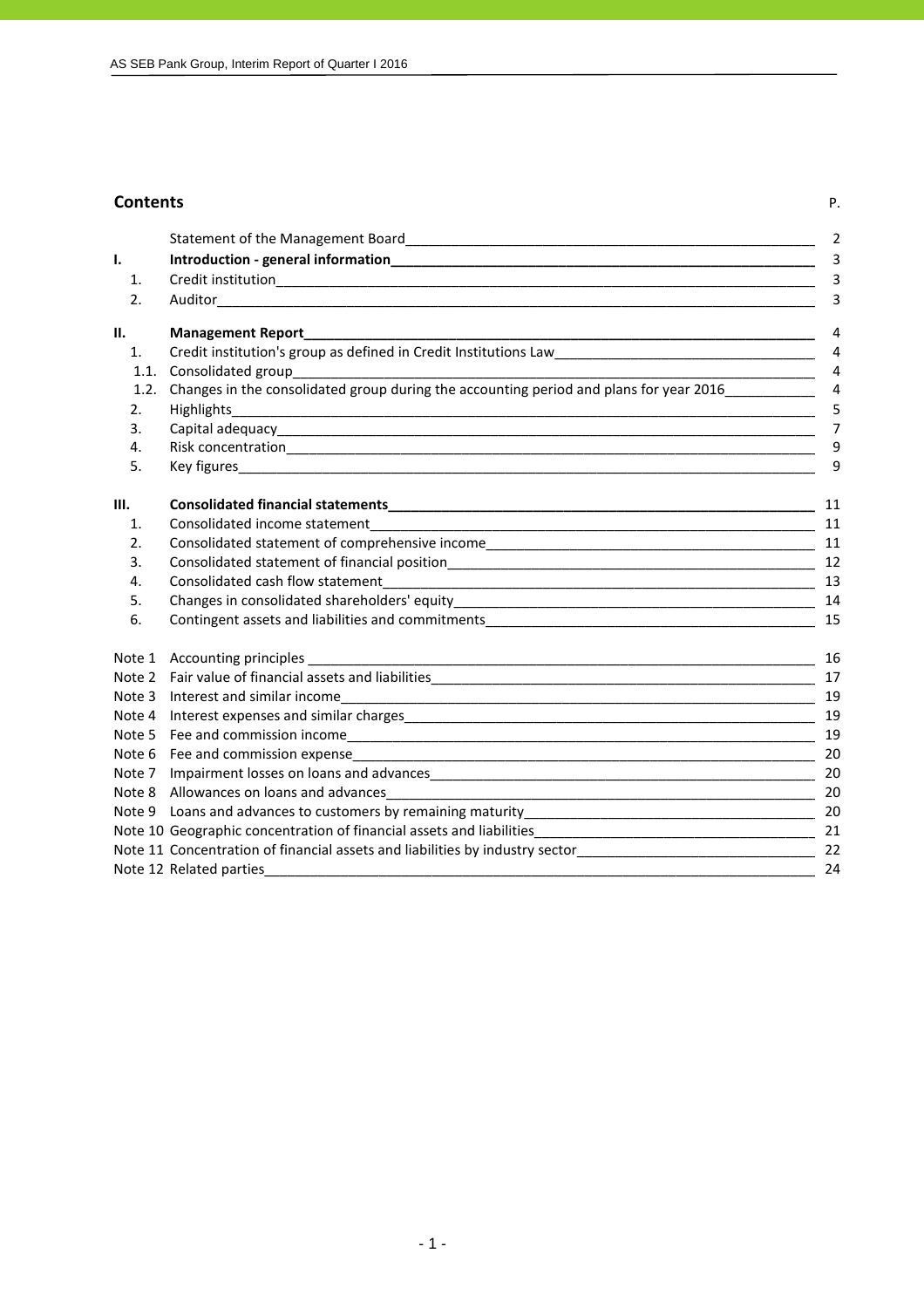# **Statement of the Management Board**

Interim Report of Quarter I 2016 consists of the following parts and reports:

 Introduction – general information Management Report Consolidated Financial Statements Notes

The financial and other additional information published in the Interim Report of Quarter I 2016 is true and complete. Consolidated financial statements give a true and fair view of the actual financial position, results of operations and cash flows of the Group.

Consolidated financial statements have been compiled in accordance with the International Accounting Standard IAS 34 "Interim financial reporting" and in conformity with the requirements of Eesti Pank for publishing information. AS SEB Pank and subsidiaries of the consolidated group are assumed to be going concern.

Consolidated financial statements for the Quarter I 2016 are not audited.

Allan Parik Chairman of the Management Board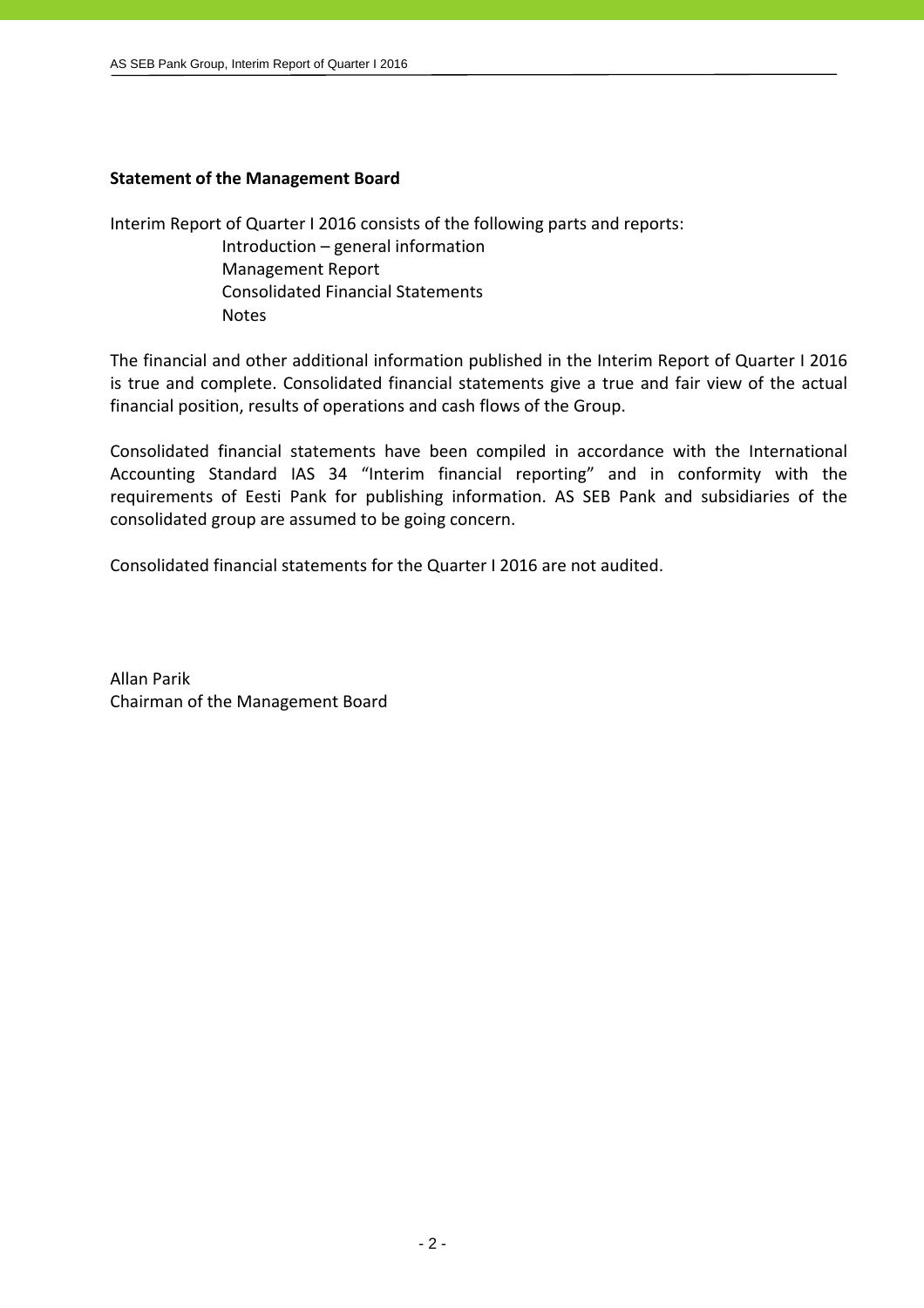## **I. Introduction ‐ general information**

# **1. Credit institution**

Company name AS SEB Pank Registry date 08.12.1995 Phone  $+3726655100$ Fax +372 6 655 102 SWIFT EEUHEE2X e-mail info@seb.ee

# **2. Auditor**

Reporting date 31.03.2016 Reporting currency **EUR** Euro (EUR), millions

Address Tornimäe Str. 2, Tallinn 15010, Estonia Registered in Republic of Estonia Registry code 10004252 (Estonian Commercial Register) Internet homepage http://www.seb.ee

Audit company **AS PricewaterhouseCoopers** Registry code 10142876 (Estonian Commercial Register) Address **Pärnu Str. 15, 10141 Tallinn, Estonia** 

Reporting period 01.01.2016 ‐ 31.03.2016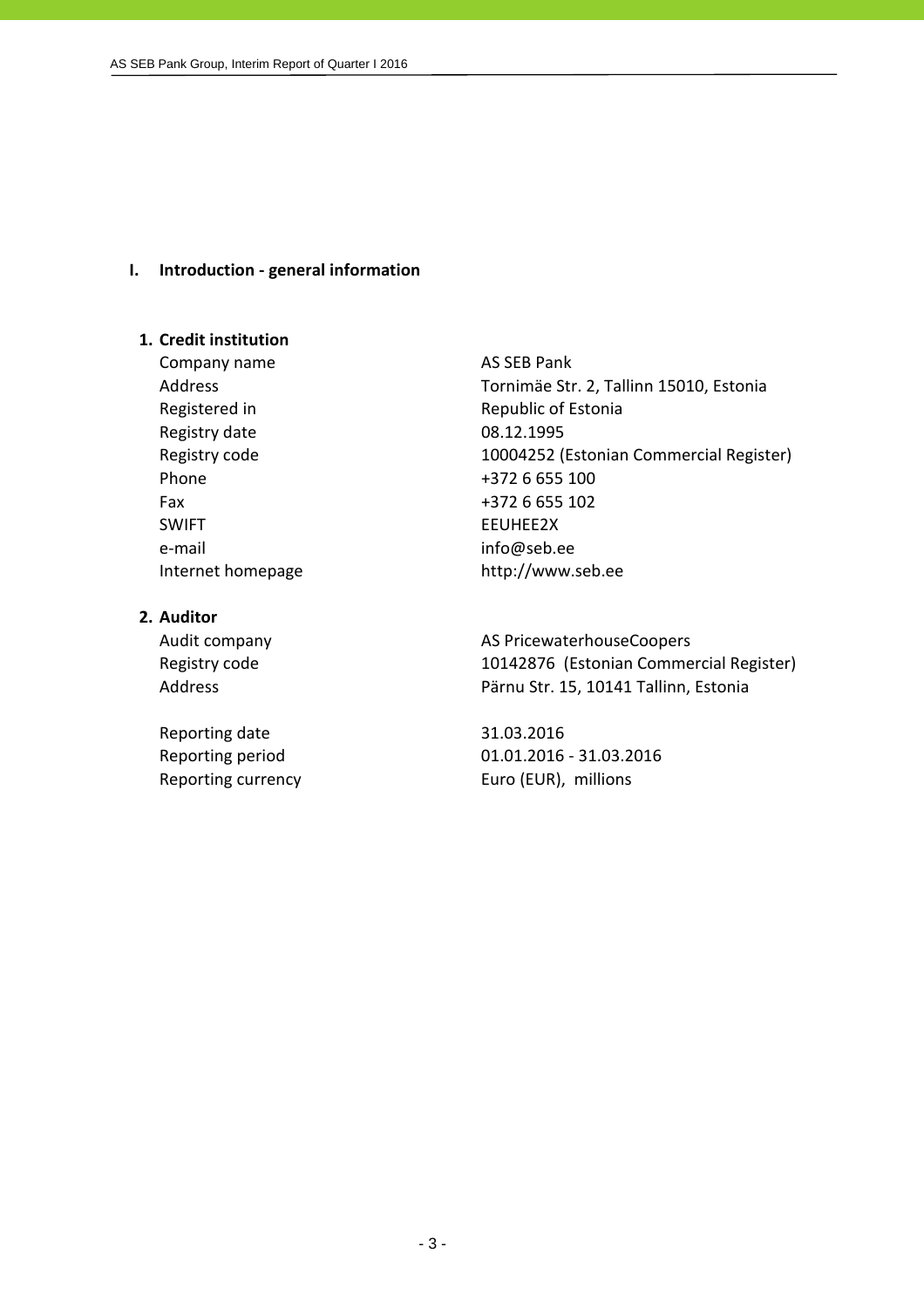# **II. Management Report**

# **1. Credit institution's group as defined in Credit Institutions Law**

# **1.1. Consolidated group**

| Company name                 | Registry<br>code | Reg. date | Address                   | <b>Activity</b>             | Holding***<br>(%) | At an acqui-<br>sition cost<br>(EURmio) |
|------------------------------|------------------|-----------|---------------------------|-----------------------------|-------------------|-----------------------------------------|
| AS SEB Liising               | 10281767         | 03.10.97  | Tallinn, Tornimäe 2       | Leasing                     | 100.0%            | 1.8                                     |
| AS Rentacar*                 | 10303546         | 20.10.97  | Haapsalu, Karja 27        | Leasing                     | 100.0%            | 0.0                                     |
| AS SEB Varahaldus            | 10035169         | 22.05.96  | Tallinn. Tornimäe 2       | Asset management            | 100.0%            | 2.7                                     |
| AS Sertifitseerimiskeskus**  | 10747013         | 27.03.01  | Tallinn. Pärnu mnt 141    | Data communication services | 25.0%             | 1.0                                     |
| Tieto Estonia Services OÜ ** | 11065244         | 30.08.04  | Tallinn. Tammsaare tee 47 | Information processing and  | 20.0%             | 0.0                                     |
|                              |                  |           |                           | network management          |                   |                                         |

All enterprises are registered in Estonian Commercial Register.

\* Consolidated subsidiary of AS SEB Liising.

\*\* Associates.

\*\*\* For all investments the percentage of holding equals to both, the holding from the number of shares as well as from the number of votes.

**5.5**

Parent company of the Group is AS SEB Pank, its activity is banking (information on page 3). The "consolidated group" in the meaning of Credit Institutions Law in Estonia and the "Group" for IFRS consolidation purposes are identical.

Non-profit association SEB Heategevusfond is an association, not belonging to the consolidation group, registered on 06.01.2006. The founders of the association are AS SEB Pank and AS SEB Elu‐ ja Pensionikindlustus (subsidiary of life insurance company SEB Life and Pension Holding AB which is the subsidiary of Skandinaviska Enskilda Banken AB). The association is aimed at raising and distributing funds for charitable cause to organisations, dealing with children, who have been deprived of parental care. Upon dissolution of the association, the assets remaining after satisfaction of the claims of creditors shall be transferred to a non‐profit association or foundation with similar objectives, entered to the list of associations subject to income tax incentive of the Government of the Estonian Republic, or a legal person in public law, state or local government.

Non‐profit association Spordiklubi United is an association, not belonging to the consolidation group, which started activity from September 2008. The association is founded by AS SEB Pank. The association is aimed at organizing on hobby and competition level sport events and organizing promotions for advertising of own and supporter´s activities. Upon dissolution of the association, the assets shall be transferred to a non‐profit association, foundation or other persons filling the objectives by articles in public interests.

# **1.2. Changes in the consolidated group during the accounting period and plans for year 2016**

No such events or trends have occurred by the time of publishing the report, which would affect the strategy of the group in 2016.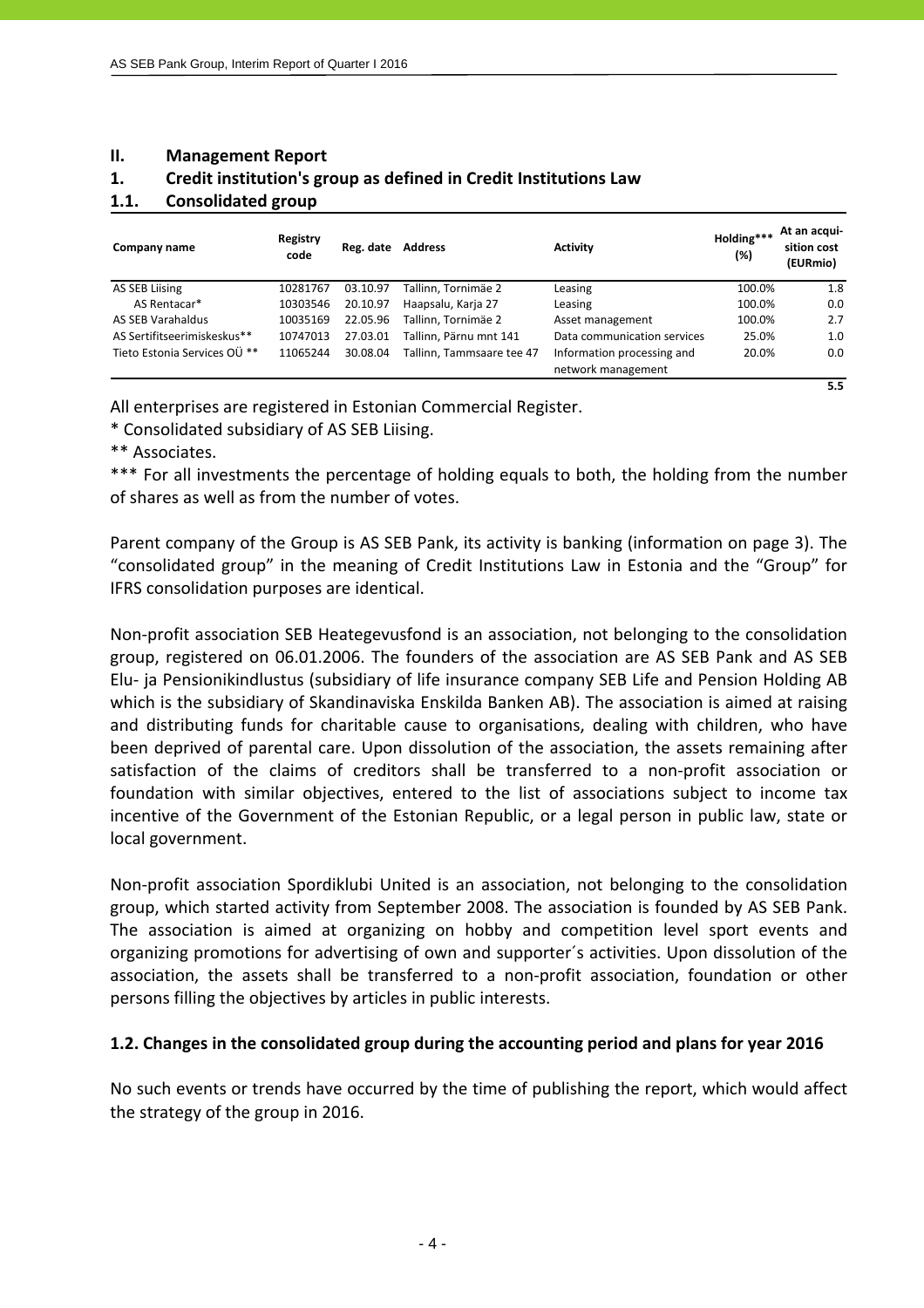# **2. Highlights**

The year has begun well for Estonia's economy. The opinion of entrepreneurs regarding the economic situation has improved in the beginning of the year. Industrial enterprises, construction companies, and the tertiary sector are more optimistic than before. The demand of Estonia's vital trading partners is increasing, which in turn increases the number of orders for industrial enterprises. Investments made with the support of European Union measures improve both Estonia's infrastructure and provide employment to the currently partially inactive building sector.

Financing the investments of small and medium‐sized enterprises increased in Q1 by 15 per cent when compared with the same period last year, which is a sign of improved confidence. Low interest rates, affordable energy prices, and better expectations for the economic environment are encouraging enterprises to begin new projects. For large enterprises in Estonia, SEB currently has ongoing financing projects valued at EUR 300 million.

People's sense of economic confidence has somewhat declined in the first months of the year. People were worried about maintaining their jobs due to the major redundancies which took place at the beginning of the year. Notable unemployment growth is not expected this year, which is also confirmed by the expectation of entrepreneurs that the number of employees shall increase. Rapidly increased salaries and slow economic growth could still bring along certain reorganisations in the economy.

Household deposits continue to grow at the same pace and significantly exceed loan growth. Compared to the beginning of last year, the loan activity of private persons is slightly higher, but more moderate than in the second half of 2015. In Q1, SEB issued 32 per cent more home loans than in the same period last year. When compared to other Baltic States, Estonia stands out with a relatively even increase in savings across all income groups.

This year, SEB and its clients have tested the option to perform all the required actions for establishing a company in the form of **a web meeting, instead of visiting a branch**. The testing is an introduction to creating **a new remote channel**, where in the future both private and business clients will be able to communicate with the bank without leaving home, receiving a level of service that is comparable to what is received when visiting a branch. As many of the services, transactions, and communication are already taking place online, then launching the web meeting service is a logical direction in developing SEB channels.

SEB has supported **the popularisation of saving** by bringing innovative products to market. For example, more than **80,000 SEB clients** collect money in the operating deposit during daily card use, **saving about EUR 10 million in the Digital Coin Jar every year**.

SEB continued to win **awards** for customer excellence and was named as the **Best Bank** in each of Estonia, Latvia and Lithuania by EMEA Finance magazine. SEB also received the award for **Best Trade Finance Bank** in Estonia from Global Finance and **best sub‐custodian** in Estonia, Latvia and Lithuania from Global Investor.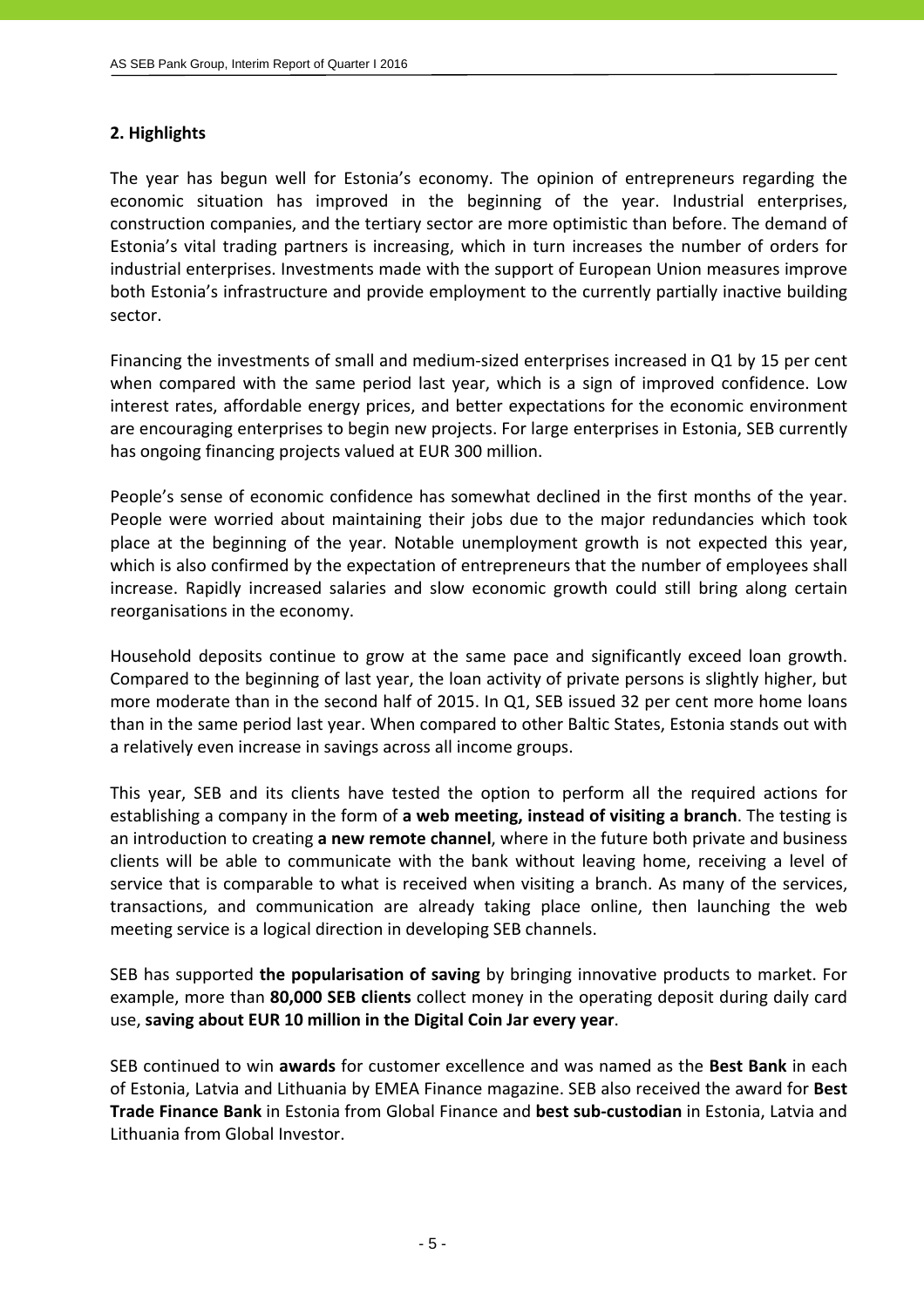SEB organised four **investment seminars to youngsters** in cooperation with external partner Ärikatel. The main idea of these seminars was to broaden youngsters' financial knowledge and help to orient in today's complex world of investment.

**SEB is no longer providing banking services at the post offices** starting from 29 February 2016. Financial services will still be available at the post offices since Eesti Post continues to offer cash deposit and payment services to the customers of all banks on the same conditions.

SEB organised a panel discussion regarding the **Retirement Readiness Index** with representatives from the Ministry of Finance, Ministry of Social Affairs and Praxis. According to the survey, **residents of Estonia are better prepared for retirement** than their Baltic neighbours and future pensioners are **looking to alternatives to state pensions**, **that is, to other sources of income for their old age.**

SEB introduced **Baltic Business Outlook** results. The survey mapped the sentiment of small and medium‐sized enterprises (SMEs) for the business year 2016. Baltic SMEs remain cautious and **see potential in domestic markets**. In addition, Baltic SMEs evaluate **sustainable entrepreneurship** and focus on **products and services innovation**.

**Innovation LAB**, an event for small and medium‐sized enterprises (SMEs) was arranged for the third year in a row in March. Around 350 of our SME customers attended the event. The conference offered companies a possibility to gain knowledge and explore ideas on how innovation could serve **to grow their business** in the fast‐changing and very competitive environment.

We introduced the results of SEB Baltic **home affordability index**, which indicates in square metres, the size of a flat that a resident with average income is able to purchase using a loan without taking an overly high risk. The results revealed that **accessibility of new apartments improved during the year 2015 in Riga and Vilnius, yet decreased in Tallinn**. Despite the decline, new apartments are more affordable in Estonia than in the capitals of Latvia or Lithuania.

The more than 748 500 customers of SEB Pank Group are served by 1064 employees. The customers are served through many different channels such as 22 branch offices, 237 ATMs, 9026 POS-terminals. There are more than 761 500 debit and credit cards in use. In addition, over 79% of our customers use internet bank services.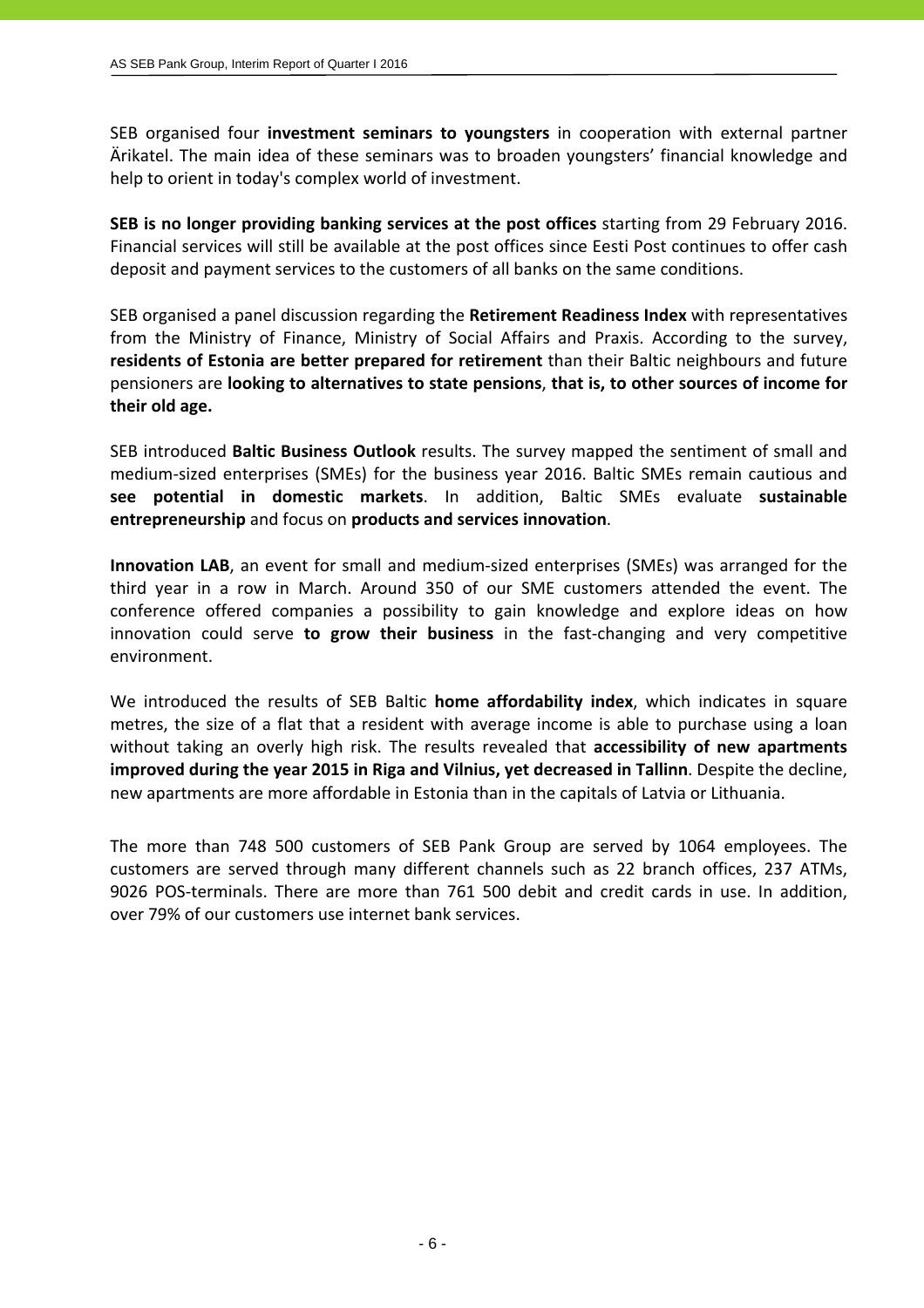# **3. Capital adequacy**

(millions of EUR)

|        | <b>CAPITAL BASE</b>                                                    | 31.03.16 | 31.12.15 |
|--------|------------------------------------------------------------------------|----------|----------|
|        | <b>OWN FUNDS</b>                                                       | 907.4    | 904.5    |
| 1.     | <b>TIER 1 CAPITAL</b>                                                  | 907.4    | 904.5    |
| 1.1.   | <b>COMMON EQUITY TIER 1 CAPITAL</b>                                    | 907.4    | 904.5    |
| 1.1.1. | Capital instruments eligible as CET1 Capital                           | 128.8    | 128.8    |
|        | Paid up capital instruments                                            | 42.5     | 42.5     |
|        | Share premium                                                          | 86.3     | 86.3     |
| 1.1.2. | Retained earnings *                                                    | 751.4    | 751.4    |
| 1.1.3. | Accumulated other comprehensive income                                 | 16.1     | 12.8     |
| 1.1.4. | Other reserves                                                         | 19.4     | 19.4     |
| 1.1.5. | Adjustments to CET1 due to prudential filters                          | $-0.1$   | $-0.1$   |
| 1.1.6. | (-) Intangible assets                                                  | $-2.4$   | $-1.9$   |
|        | 1.1.7. (-) IRB shortfall of credit risk adjustments to expected losses | $-5.3$   | $-5.5$   |
| 1.1.8. | Other transitional adjustments to CET1 Capital                         | $-0.5$   | $-0.4$   |
| 2.     | <b>TIER 2 CAPITAL</b>                                                  | 0.0      | 0.0      |
|        | IRB Excess of provisions over expected losses eligible                 | 0.0      | 0.0      |

|      |                                                                                         |             | Capital  |             | Capital  |
|------|-----------------------------------------------------------------------------------------|-------------|----------|-------------|----------|
|      |                                                                                         |             | require- |             | require- |
|      |                                                                                         |             | ments    |             | ments    |
|      | RISK WEIGHTED ASSETS (RWA)                                                              | 31.03.16    | (8%)     | 31.12.15    | (8%)     |
|      | <b>TOTAL RISK EXPOSURE AMOUNT</b>                                                       | 2 302.6     | 184.2    | 2 175.3     | 174.0    |
| 1.   | RISK WEIGHTED EXPOSURE AMOUNTS FOR CREDIT, COUNTERPARTY CREDIT AND                      |             |          |             |          |
|      | DILUTION RISKS AND FREE DELIVERIES                                                      | 2 1 5 3 . 9 | 172.3    | 2 0 2 1 . 1 | 161.7    |
| 1.1. | Standardised approach (SA)                                                              | 245.8       | 19.7     | 222.7       | 17.8     |
|      | Central governments or central banks                                                    | 2.8         | 0.2      | 2.9         | 0.2      |
|      | Public sector entities                                                                  | 0.8         | 0.1      | 0.6         | 0.0      |
|      | Retail                                                                                  | 174.1       | 13.9     | 174.0       | 13.9     |
|      | Exposures in default                                                                    | 1.5         | 0.1      | 1.6         | 0.1      |
|      | Collective investments undertakings (CIU)                                               | 6.0         | 0.5      | 6.1         | 0.5      |
|      | Equity                                                                                  | 16.5        | 1.3      | 13.2        | 1.1      |
|      | Other items                                                                             | 44.1        | 3.5      | 24.3        | 1.9      |
| 1.2. | Internal ratings based Approach (IRB)                                                   | 1908.1      | 152.6    | 1798.4      | 143.9    |
|      | 1.2.1. IRB approaches when neither own estimates of LGD nor Conversion Factors are used | 1 606.0     | 128.5    | 1499.7      | 120.0    |
|      | Institutions                                                                            | 206.9       | 16.6     | 94.1        | 7.5      |
|      | Corporates - SME                                                                        | 710.6       | 56.8     | 695.8       | 55.7     |
|      | Corporates - Specialised Lending                                                        | 63.1        | 5.0      | 79.6        | 6.4      |
|      | Corporates - Other                                                                      | 625.4       | 50.0     | 630.2       | 50.4     |
|      | 1.2.2. IRB approaches when own estimates of LGD and/or Conversion Factors are used      | 302.1       | 24.2     | 298.7       | 23.9     |
|      | Retail - Secured by real estate SME                                                     | 11.5        | 0.9      | 12.8        | 1.0      |
|      | Retail - Secured by real estate non-SME                                                 | 214.3       | 17.1     | 210.5       | 16.8     |
|      | Retail - Qualifying revolving                                                           | 0.0         | 0.0      | 2.2         | 0.2      |
|      | Retail - Other SME                                                                      | 17.2        | 1.4      | 17.6        | 1.4      |
|      | Retail - Other non-SME                                                                  | 59.1        | 4.7      | 55.6        | 4.4      |
| 2.   | TOTAL RISK EXPOSURE AMOUNT FOR POSITION, FOREIGN EXCHANGE AND                           |             |          |             |          |
|      | <b>COMMODITIES RISKS</b>                                                                | 16.0        | 1.3      | 13.2        | 1.1      |
| 3.   | TOTAL RISK EXPOSURE AMOUNT FOR OPERATIONAL RISK (AMA)                                   | 128.4       | 10.3     | 135.3       | 10.8     |
| 4.   | TOTAL RISK EXPOSURE AMOUNT FOR CREDIT VALUATION ADJUSTMENT                              | 4.3         | 0.3      | 5.7         | 0.5      |

\* Prognoses of dividends have been deducted from retained earnings.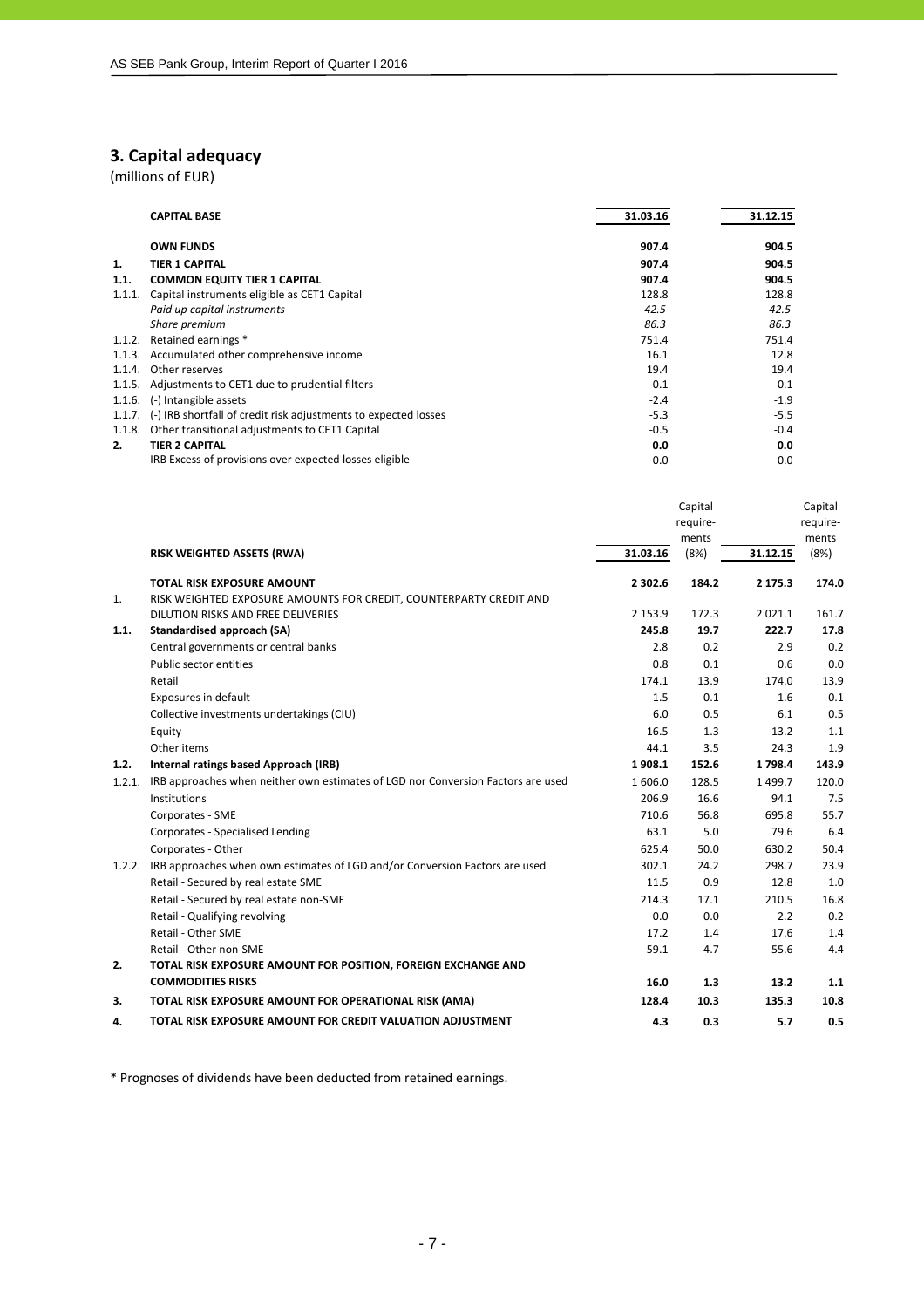#### **CAPITAL RATIOS**

|                                                                                                                         | 31.03.16 | 31.12.15 |
|-------------------------------------------------------------------------------------------------------------------------|----------|----------|
| <b>OWN FUNDS</b><br>TOTAL RISK EXPOSURE AMOUNT Basel III (without additional risk exposure amount due to application of | 907.4    | 904.5    |
| Basel I floor)                                                                                                          | 2 302.6  | 2 175.3  |
| Own fund requirement (8%)                                                                                               | 184.2    | 174.0    |
| Total capital ratio                                                                                                     | 39.41%   | 41.58%   |
| Tier 1 Capital ratio                                                                                                    | 39.41%   | 41.58%   |
| <b>CET1 Capital ratio</b>                                                                                               | 39.41%   | 41.58%   |
| Tier 2 Capital ratio                                                                                                    | 0.00%    | 0.00%    |
| TOTAL RISK EXPOSURE AMOUNT Basel III (with additional risk exposure amount due to application of Basel                  |          |          |
| I floor)                                                                                                                | 3 044.8  | 2 9 66.7 |
| Own fund requirement (8%)                                                                                               | 243.6    | 237.3    |
| Total capital ratio                                                                                                     | 29.80%   | 30.49%   |
| Tier 1 Capital ratio                                                                                                    | 29.80%   | 30.49%   |
| CET1 Capital ratio                                                                                                      | 29.80%   | 30.49%   |
| Tier 2 Capital ratio                                                                                                    | 0.00%    | 0.00%    |

#### **MEMBERS OF CONSOLIDATION GROUP, INCLUDED TO CAPITAL ADEQUACY CALCULATION**

AS SEB Pank AS SEB Liising Group AS SEB Varahaldus

## **CAPITAL REQUIREMENTS AND BUFFERS**

| Own funds            | Capital<br>amount | Total<br>risk<br>exposure<br>amount * | Base capital<br>requirement |              | Own funds<br>$Surplus(+)$<br>of base<br>capital<br>requirement | Capital<br>adequacy<br>ratio | Capital conservation<br>buffer |              | Systemic risk<br>buffer |                   | Counter-<br>cyclical<br>capital<br>buffer | Total<br>capital<br>require-<br>ments,<br>incl. buffers | Own funds<br>$Surplus(+)$<br>of total capital<br>requirements,<br>incl. buffers |
|----------------------|-------------------|---------------------------------------|-----------------------------|--------------|----------------------------------------------------------------|------------------------------|--------------------------------|--------------|-------------------------|-------------------|-------------------------------------------|---------------------------------------------------------|---------------------------------------------------------------------------------|
|                      | 1                 | $\overline{2}$                        | 3                           | $4=2\times3$ | $5 = 1 - 4$                                                    | $6=1/2$                      | $\overline{7}$                 | $8=2\times7$ | 9                       | $10 = 2 \times 9$ | 11                                        | $12 = 4 + 8 + 10 + 11$                                  | $14 = 1 - 12$                                                                   |
| 31.03.16             |                   |                                       |                             |              |                                                                |                              |                                |              |                         |                   |                                           |                                                         |                                                                                 |
| Total capital        | 907.4             | 2 3 0 2 .6                            | 8%                          | 184.2        | 723.2                                                          | 39.41%                       | 2.5%                           | 57.6         | 2%                      | 46.1              | 0.0                                       | 287.8                                                   | 619.6                                                                           |
| Tier 1 capital       | 907.4             | 2 3 0 2 .6                            | 6%                          | 138.2        | 769.2                                                          | 39.41%                       | 2.5%                           | 57.6         | 2%                      | 46.1              | 0.0                                       | 241.8                                                   | 665.6                                                                           |
| CET1 capital         | 907.4             | 2 3 0 2 .6                            | 4.5%                        | 103.6        | 803.8                                                          | 39.41%                       | 2.5%                           | 57.6         | 2%                      | 46.1              | 0.0                                       | 207.2                                                   | 700.2                                                                           |
| 31.12.15             |                   |                                       |                             |              |                                                                |                              |                                |              |                         |                   |                                           |                                                         |                                                                                 |
| <b>Total capital</b> | 904.5             | 2 175.3                               | 8%                          | 174.0        | 730.5                                                          | 41.58%                       | 2.5%                           | 54.4         | 2%                      | 43.5              | $\overline{\phantom{a}}$                  | 271.9                                                   | 632.6                                                                           |
| Tier 1 capital       | 904.5             | 2 175.3                               | 6%                          | 130.5        | 774.0                                                          | 41.58%                       | 2.5%                           | 54.4         | 2%                      | 43.5              | $\overline{\phantom{a}}$                  | 228.4                                                   | 676.1                                                                           |
| CET1 capital         | 904.5             | 2 175.3                               | 4.5%                        | 97.9         | 806.6                                                          | 41.58%                       | 2.5%                           | 54.4         | 2%                      | 43.5              | $\overline{\phantom{a}}$                  | 195.8                                                   | 708.7                                                                           |

\* Total risk exposure amount without additional risk exposure amount due to application of Basel I floor

#### **LEVERAGE RATIO**

|                                                 | 31.03.16  | 31.12.15    |
|-------------------------------------------------|-----------|-------------|
| Exposure measure for leverage ratio calculation | 5799.9    | 5 708.3     |
| of which on balance sheet items                 | 5 3 4 7 3 | 5 2 2 5 . 9 |
| of which off balance sheet items                | 452.6     | 482.4       |
| Leverage ratio*                                 | 15.7%     | 15.9%       |

\*In Annual report of reference period Leverage Ratio was calculated as the simple arithmetic mean of the monthly leverage ratios over a quarter. In Current report as of end of period.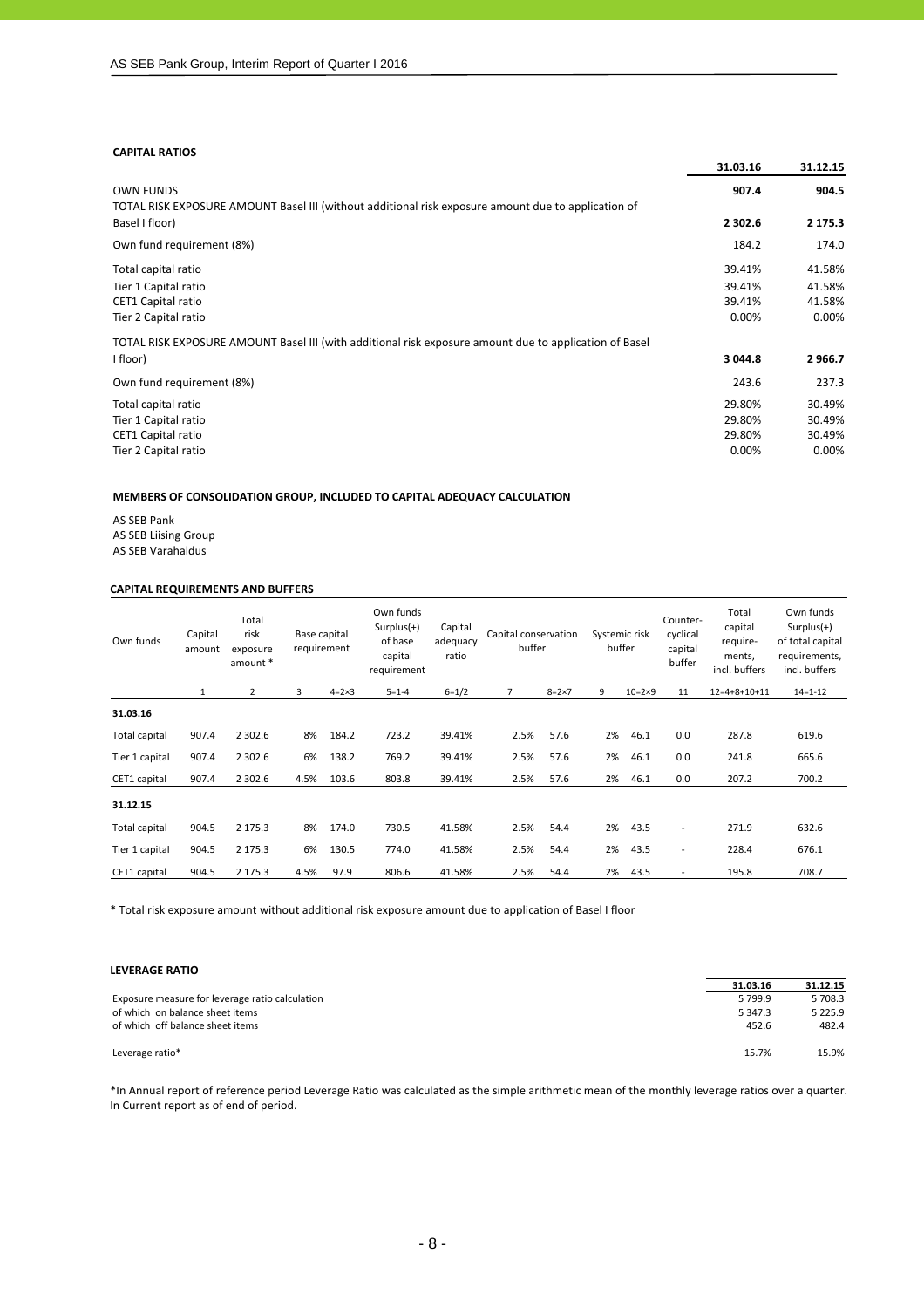| 4. Risk concentration                                                       |          |          |          |
|-----------------------------------------------------------------------------|----------|----------|----------|
| (millions of EUR)                                                           | 31.03.16 | 31.12.15 | 31.03.15 |
| Total claims against persons associated with the credit institution's       |          |          |          |
| consolidation group                                                         | 1.7      | 2.0      | 7.2      |
| The share of claims of the persons associated with the credit institution's |          |          |          |
| consolidation group in net own funds, %,                                    | 0.19     | 0.22     | 0.85     |
| Total of large exposure claims                                              | 262.7    | 358.1    | 322.3    |
| The share of large exposure claims in net own funds, %                      | 28.95    | 39.60    | 38.17    |
| Number of large exposure customers                                          | 4        | 4        | 5.       |

|  | 5. Key figures |  |  |
|--|----------------|--|--|
|--|----------------|--|--|

| (millions of EUR)                       |             |            |          |
|-----------------------------------------|-------------|------------|----------|
|                                         | 31.03.16    | 31.12.15   | 31.03.15 |
| Net profit                              | 12.8        | 75.0       | 19.2     |
| Average equity                          | 930.5       | 893.6      | 859.6    |
| Return on equity (ROE), %               | 5.50        | 8.39       | 8.93     |
| Average assets                          | 5 2 9 4 . 6 | 5 208.4    | 5 103.8  |
| Return on assets (ROA), %               | 0.97        | 1.44       | 1.50     |
| Net interest income                     | 19.9        | 78.7       | 20.5     |
| Average interest earning assets         | 5 1 5 5 . 9 | 5 0 7 6 .9 | 4973.2   |
| Net interest margin (NIM), %            | 1.54        | 1.55       | 1.65     |
| Spread, %                               | 1.51        | 1.50       | 1.60     |
| Cost / Income ratio, %                  | 46.3        | 43.8       | 44.0     |
| Ratio of individually impaired loans, % | 0.35        | 0.50       | 0.61     |

## **Explanations**

Return on equity (ROE) = Net profit/Average equity \* 100 Average equity = (Equity of current year end + Equity of previous year end)/2 Return on assets (ROA) = Net profit/Average assets \* 100 Average assets = (Assets of current year end + Assets of previous year end)/2 Cost of interest bearing liabilities = Interest expenses/Average interest bearing liabilities \*100 Cost/Income Ratio = Total Operating Expenses/Total Income \* 100 Net interest margin (NIM) = Net interest income/Average interest earning assets \* 100 Yield on interest earning assets = Interest income/Average interest earning assets \*100 Ratio of individually impaired loans = Individually impaired loans/Loans to customers and credit institutions\* 100 Spread = Yield on interest earning assets ‐ Cost of interest bearing liabilities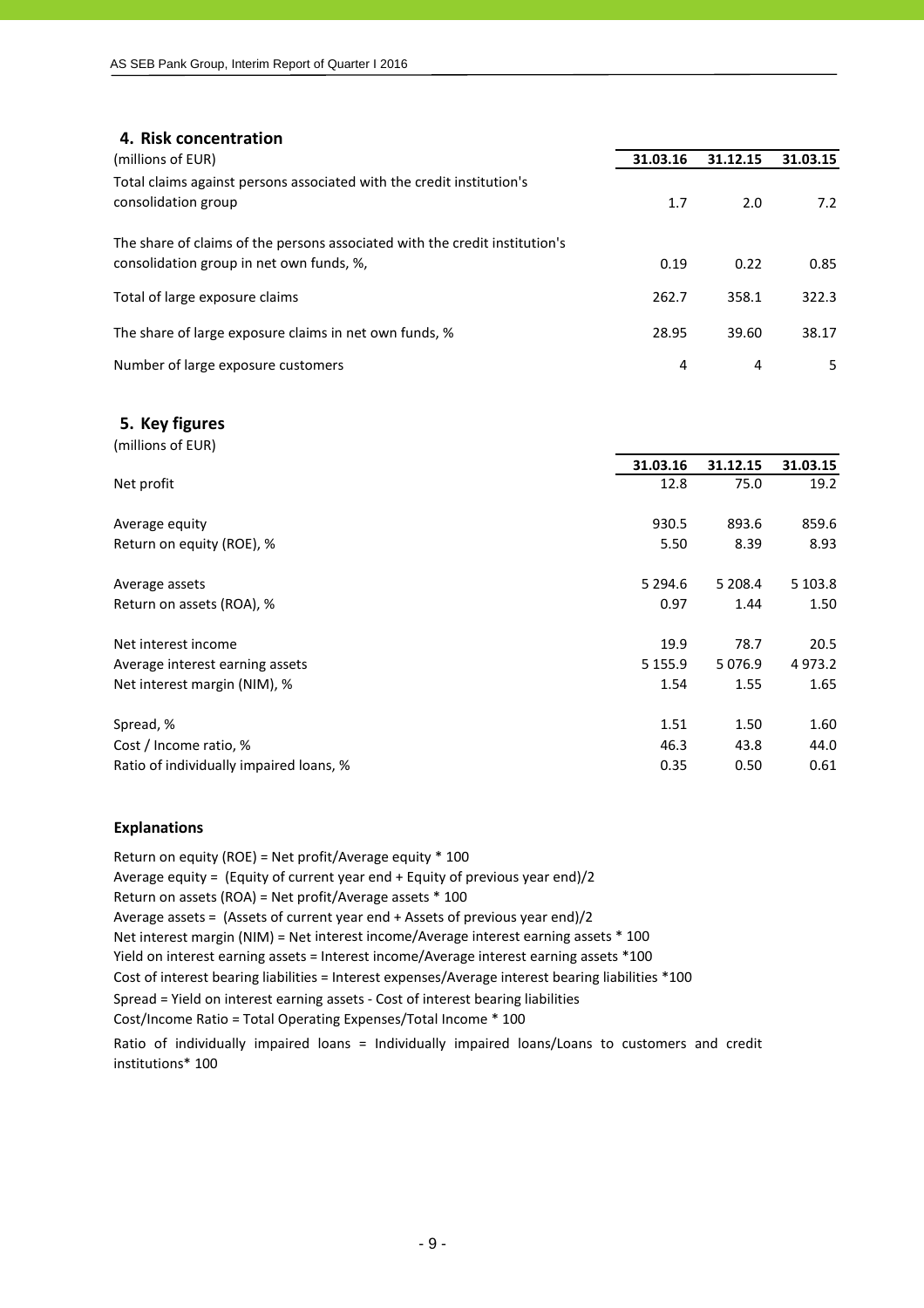## **Interest earning assets:**

Balances with central bank Loans and advances to credit institutions Loans and advances to customers Debt securities and other fixed income securities

(all without accrued interests)

## **Interest bearing liabilities:**

Due to credit institutions Due to customers (all without accrued interests)

## **Total Operating Expenses:**

Personnel expenses Other expenses Depreciation, amortisation and impairment of tangible and intangible assets

### **Total Income:**

Net interest income Net fee and commission income Net income from foreign exchange Gains less losses from financial assets at fair value through profit or loss Income from dividends Gains less losses from investment securities Share of profit of associates Other income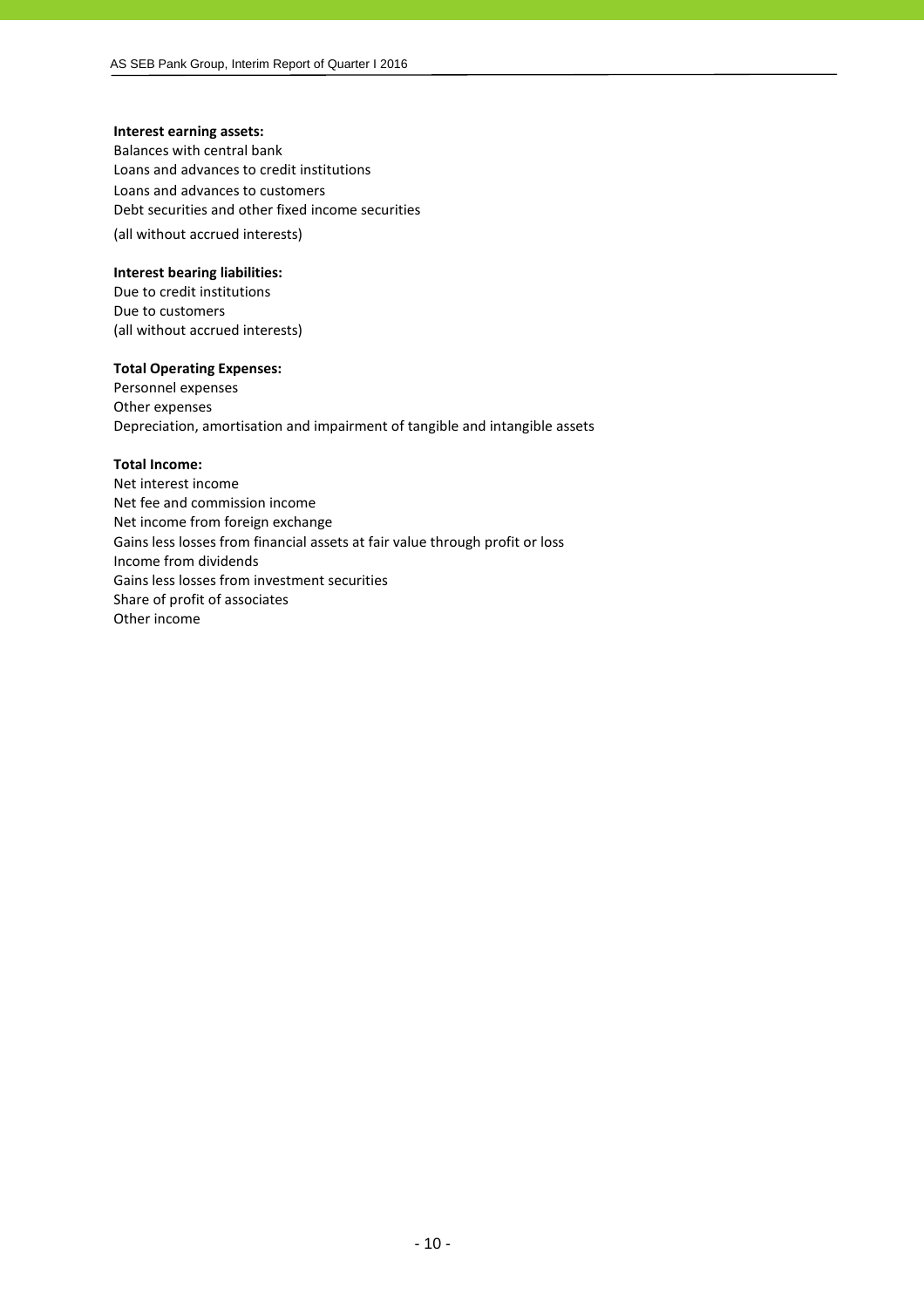# **III. Consolidated financial statements**

## **1. Consolidated income statement** (millions of EUR)

|                                                                              |                | 2016              | 2015   |
|------------------------------------------------------------------------------|----------------|-------------------|--------|
|                                                                              | Note           | 3 months 3 months |        |
| Interest and similar income                                                  | 3              | 22.5              | 23.4   |
| Interest expenses and similar charges                                        | 4              | $-2.6$            | $-2.9$ |
| Net Interest Income                                                          |                | 19.9              | 20.5   |
| Fee and commission income                                                    | 5              | 14.1              | 15.3   |
| Fee and commission expense                                                   | 6              | $-3.7$            | $-3.9$ |
| Net fee and commission income                                                |                | 10.4              | 11.4   |
| Net income from foreign exchange                                             |                | 1.0               | 1.3    |
| Gains less losses from financial assets at fair value through profit or loss |                | 0.3               | 0.3    |
| Gains less losses from investment securities                                 |                | 0.0               | $-0.5$ |
| Other income                                                                 |                | 0.2               | 0.2    |
|                                                                              |                |                   |        |
| Personnel expenses                                                           |                | $-9.9$            | $-9.4$ |
| Other expenses                                                               |                | $-4.0$            | $-4.3$ |
| Depreciation, amortisation and impairment of tangible and intangible assets  |                | $-0.9$            | $-1.0$ |
|                                                                              |                |                   |        |
| Profit before impairment losses on loans and advances                        |                | 17.1              | 18.5   |
|                                                                              |                |                   |        |
| Impairment losses on loans and advances                                      | $\overline{7}$ | 0.7               | 2.9    |
|                                                                              |                |                   |        |
| Profit before income tax                                                     |                | 17.8              | 21.4   |
| Income tax                                                                   |                | $-5.0$            | $-2.2$ |
|                                                                              |                |                   |        |
| Net profit                                                                   |                | 12.8              | 19.2   |
|                                                                              |                |                   |        |
| Profit attributable to the sole equity holder                                |                | 12.8              | 19.2   |
|                                                                              |                |                   |        |

# **2. Consolidated statement of comprehensive income**

| (millions of EUR)                                                    | 2016 | 2015              |
|----------------------------------------------------------------------|------|-------------------|
|                                                                      |      | 3 months 3 months |
| Net profit                                                           | 12.8 | 19.2              |
| Other comprehensive income/expense                                   |      |                   |
| Items that may subsequently be reclassified to the income statement: |      |                   |
| Revaluation of available-for-sale financial assets                   | 3.2  | 0.3               |
| Total other comprehensive income/expense                             | 3.2  | 0.3               |
| Total comprehensive income                                           | 16.0 | 19.5              |
| Sole equity holder of the parent entity (total)                      | 16.0 | 19.5              |
| -Total comprehensive income from continued operations                | 16.0 | 19.5              |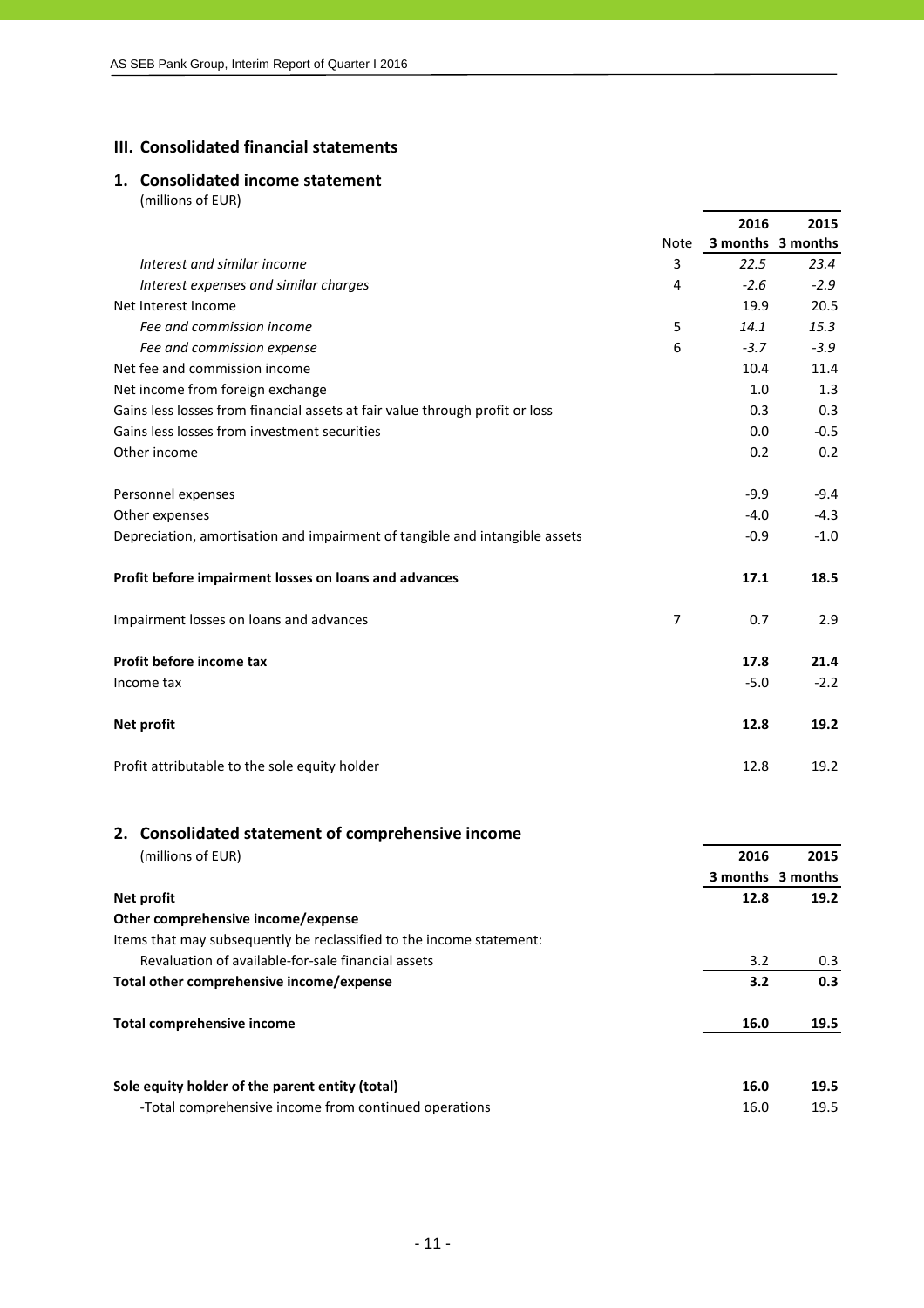# **3. Consolidated statement of financial position**

|                                           | 31.03.16    | 31.12.15    |
|-------------------------------------------|-------------|-------------|
| <b>ASSETS</b>                             |             |             |
| Cash                                      | 41.5        | 42.5        |
| Balances with central bank                | 188.5       | 615.0       |
| Loans and advances to credit institutions | 934.5       | 392.5       |
| Loans and advances to customers           | 4 0 9 3 .5  | 4 0 9 6 .3  |
| Financial assets held for trading         | 28.8        | 28.3        |
| Available-for-sale financial assets       | 21.5        | 18.3        |
| Other assets                              | 34.6        | 29.0        |
| Investments in associates                 | 0.9         | 0.8         |
| Intangible assets                         | 2.4         | 1.9         |
| Property, plant and equipment             | 9.1         | 9.3         |
| <b>TOTAL ASSETS</b>                       | 5 3 5 5 . 3 | 5 2 3 3 . 9 |

| LIABILITIES AND SHAREHOLDERS' EQUITY                       |             |             |
|------------------------------------------------------------|-------------|-------------|
| Due to credit institutions                                 | 1 0 1 7 . 3 | 888.6       |
| Due to customers                                           | 3 300.3     | 3 3 1 6 . 1 |
| Other liabilities                                          | 79.3        | 67.7        |
| Financial liabilities at fair value through profit or loss | 29.6        | 28.7        |
| Provisions                                                 | 0.3         | 0.4         |
| <b>Total Liabilities</b>                                   | 4426.8      | 4 3 0 1.5   |
| Share capital                                              | 42.5        | 42.5        |
| Share premium                                              | 86.3        | 86.3        |
| Other reserves                                             | 35.4        | 32.2        |
| Retained earnings                                          | 764.3       | 771.4       |
| Total shareholders' equity                                 | 928.5       | 932.4       |
| <b>TOTAL LIABILITIES AND SHAREHOLDERS' EQUITY</b>          | 5 3 5 5 . 3 | 5 2 3 3 . 9 |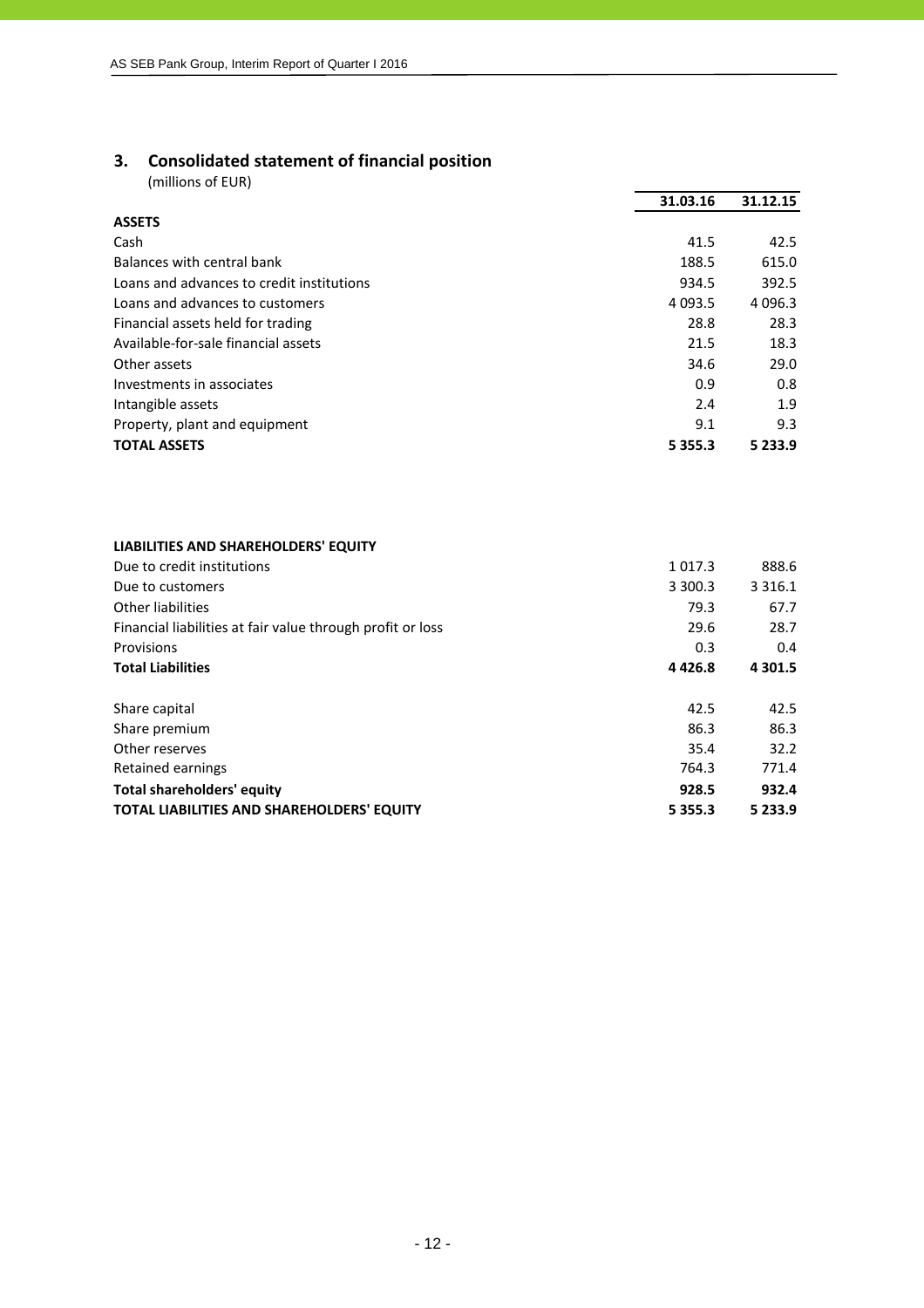# **4. Consolidated cash flow statement**

|                                                                                 | 2016       | 2015       |
|---------------------------------------------------------------------------------|------------|------------|
|                                                                                 | 3 months   | 3 months   |
| I. Cash flows from operating activities                                         |            |            |
| Interest received                                                               | 22.5       | 23.4       |
| Interest paid                                                                   | $-2.7$     | $-2.6$     |
| Fee and commission received                                                     | 14.2       | 15.2       |
| Fee and commission paid                                                         | $-3.7$     | $-3.9$     |
| Net trading income and other operating income                                   | 2.1        | 1.5        |
| Personnel expenses and other operating expenses                                 | $-13.8$    | $-13.6$    |
| Income tax paid                                                                 | $-5.0$     | $-2.2$     |
| Cash flows from operating activities before changes in the operating assets and |            |            |
| <b>liabilities</b>                                                              | 13.6       | 17.8       |
| <b>Changes in operating assets:</b>                                             |            |            |
| Loans and advances to credit institutions and mandatory reserve in central bank | $-3.2$     | $-13.3$    |
| Loans and advances to customers                                                 | 2.8        | $-2.8$     |
| Other assets                                                                    | $-4.0$     | 6.5        |
| <b>Changes of operating liabilities:</b>                                        |            |            |
| Due to credit institutions                                                      | 133.1      | $-139.0$   |
| Due to customers                                                                | $-15.6$    | $-27.4$    |
| <b>Other liabilities</b>                                                        | 7.9        | $-1.6$     |
| Cash flow from (used in) operating activities                                   | 134.6      | $-159.8$   |
| II. Cash flows from investing activities                                        |            |            |
| Purchase of investment properties, tangible and intangible assets               | $-1.1$     | $-1.2$     |
| Cash flow from (used in) investing activities                                   | $-1.1$     | $-1.2$     |
| III. Cash flows from financing activities                                       |            |            |
| Dividends paid                                                                  | $-20.0$    | $-10.0$    |
| Cash used in financing activities                                               | $-20.0$    | $-10.0$    |
| Net decrease/increase in cash and cash equivalents                              | 113.5      | $-171.0$   |
| Cash and cash equivalents at the beginning of period                            | 1012.5     | 1 1 0 5 .0 |
| Effect of exchange rate changes on cash and cash equivalents                    | 0.0        | 0.1        |
| Cash and cash equivalents at the end of period                                  | 1 1 2 6 .0 | 934.1      |

| Cash and cash equivalents includes:                      | 31.03.16   | 31.03.15 |
|----------------------------------------------------------|------------|----------|
| Cash on hand                                             | 41.5       | 41.7     |
| Balances with the central bank without mandatory reserve | 150.0      | 35.0     |
| Liquid deposits in other credit institutions             | 934.5      | 755.1    |
| Trading portfolio and liquidity securities               | 0.0        | 102.3    |
|                                                          | 1 1 2 6 .0 | 934.1    |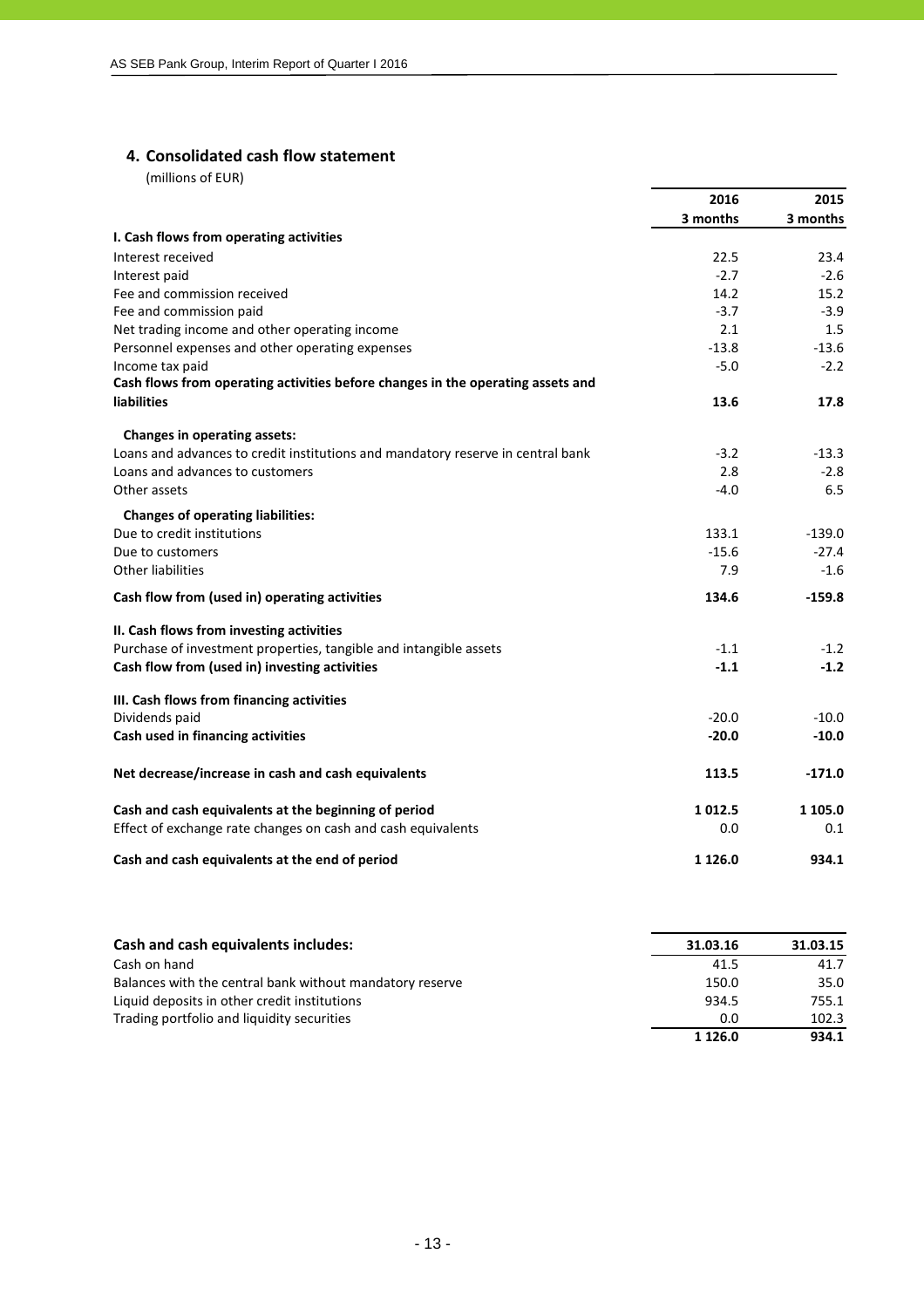# **5 Changes in consolidated shareholders' equity**

|                                                                           |               |              |                 |                 | <b>Total</b>  |
|---------------------------------------------------------------------------|---------------|--------------|-----------------|-----------------|---------------|
|                                                                           |               | <b>Share</b> |                 | <b>Retained</b> | shareholders' |
|                                                                           | Share capital | premium      | <b>Reserves</b> | profit          | equity        |
| Year beginning 01.01.2015                                                 | 42.5          | 86.3         | 20.1            | 705.9           | 854.8         |
| Dividend paid                                                             | 0.0           | 0.0          | 0.0             | $-10.0$         | $-10.0$       |
| Other                                                                     | 0.0           | 0.0          | 0.0             | 0.1             | 0.1           |
| Net profit                                                                | 0.0           | 0.0          | 0.0             | 19.2            | 19.2          |
| Other comprehensive income:<br>Net change in available-for-sale financial |               |              |                 |                 |               |
| assets                                                                    | 0.0           | 0.0          | 0.3             | 0.0             | 0.3           |
| Total other comprehensive income                                          | 0.0           | 0.0          | 0.3             | 0.0             | 0.3           |
| <b>Total comprehensive income</b>                                         | 0.0           | 0.0          | 0.3             | 19.2            | 19.5          |
| <b>Final balance 31.03.2015</b>                                           | 42.5          | 86.3         | 20.4            | 715.2           | 864.4         |
| Year beginning 01.01.2016                                                 | 42.5          | 86.3         | 32.2            | 771.4           | 932.4         |
| Dividend paid                                                             | 0.0           | 0.0          | 0.0             | $-20.0$         | $-20.0$       |
| Other                                                                     | 0.0           | 0.0          | 0.0             | 0.1             | 0.1           |
| Net profit                                                                | 0.0           | 0.0          | 0.0             | 12.8            | 12.8          |
| Other comprehensive income:<br>Net change in available-for-sale financial |               |              |                 |                 |               |
| assets                                                                    | 0.0           | 0.0          | 3.2             | 0.0             | 3.2           |
| Total other comprehensive income                                          | 0.0           | 0.0          | 3.2             | 0.0             | 3.2           |
| <b>Total comprehensive income</b>                                         | 0.0           | 0.0          | 3.2             | 12.8            | 16.0          |
| <b>Final balance 31.03.2016</b>                                           | 42.5          | 86.3         | 35.4            | 764.3           | 928.5         |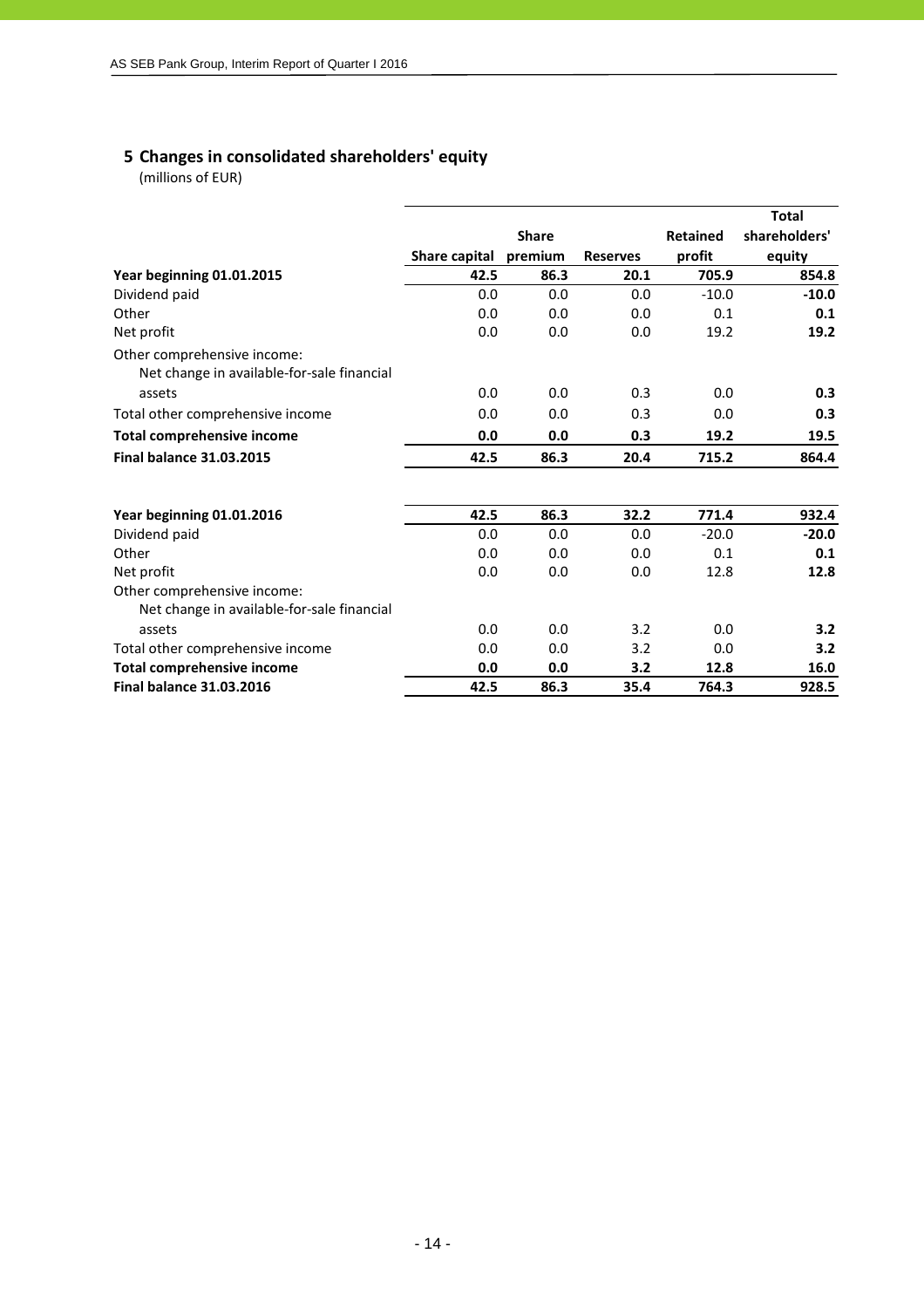# **6. Contingent assets and liabilities and commitments**

(millions of EUR)

| 31.03.16                                                        | Contract amount |                    | <b>Balance value</b> |                    |
|-----------------------------------------------------------------|-----------------|--------------------|----------------------|--------------------|
|                                                                 | <b>Assets</b>   | <b>Liabilities</b> | <b>Assets</b>        | <b>Liabilities</b> |
| 1. Irrevocable and revocable transactions                       | 85.9            | 1016.7             | 0.0                  | 0.0                |
| 1.1. Guarantees and other similar off-balance sheet irrovocable | 80.9            | 288.9              | 0.0                  | 0.0                |
| incl. financial quarantees                                      | 80.9            | 101.8              | 0.0                  | 0.0                |
| 1.2. Loan commitments                                           | 5.0             | 727.8              | 0.0                  | 0.0                |
| 2. Derivatives                                                  | 659.4           | 659.4              | 28.8                 | 29.6               |
| 2.1. Currency related derivatives                               | 265.0           | 265.2              | 0.8                  | 1.0                |
| 2.2. Interest related derivatives                               | 386.7           | 386.7              | 27.5                 | 28.0               |
| 2.3. Equity related derivatives*                                | 7.7             | 7.5                | 0.5                  | 0.6                |
|                                                                 | 745.3           | 1676.1             | 28.8                 | 29.6               |

| 31.12.15                                                        | <b>Contract amount</b> |                    | <b>Balance value</b> |                    |
|-----------------------------------------------------------------|------------------------|--------------------|----------------------|--------------------|
|                                                                 | <b>Assets</b>          | <b>Liabilities</b> | <b>Assets</b>        | <b>Liabilities</b> |
| 1. Irrevocable and revocable transactions                       | 69.1                   | 1074.1             | 0.0                  | 0.0                |
| 1.1. Guarantees and other similar off-balance sheet irrovocable | 64.1                   | 310.3              | 0.0                  | 0.0                |
| incl. financial quarantees                                      | 64.1                   | 129.3              | 0.0                  | 0.0                |
| 1.2. Loan commitments                                           | 5.0                    | 764.0              | 0.0                  | 0.0                |
| 2. Derivatives                                                  | 667.3                  | 666.7              | 28.4                 | 28.7               |
| 2.1. Currency related derivatives                               | 295.2                  | 294.9              | 1.3                  | 1.0                |
| 2.2. Interest related derivatives                               | 363.3                  | 363.3              | 26.4                 | 26.9               |
| 2.3. Equity related derivatives*                                | 8.8                    | 8.5                | 0.7                  | 0.8                |
|                                                                 | 736.4                  | 1740.8             | 28.4                 | 28.7               |

\* Derivative transactions are executed to cover the client's position and the derivative risks are not taken to own portfolio. All risks arising from these transactions are fully mitigated with parent company. The equity option prices are calculated using for all input data (e.g. underlying prices or volumes) either independently sourced input (e.g. the underlying prices) or an independent price verification is performed on the next day to compare the values to independently sourced market data (e.g. for volumes).

Pursuant to the Law of Obligations Act, the operating lease agreements, concluded by AS SEB Liising are partially related to a contingent liability, the likelihood and the amount of which cannot be reliably determined. According to the management of the company, based on the previous practice, realization of the obligation is unlikely.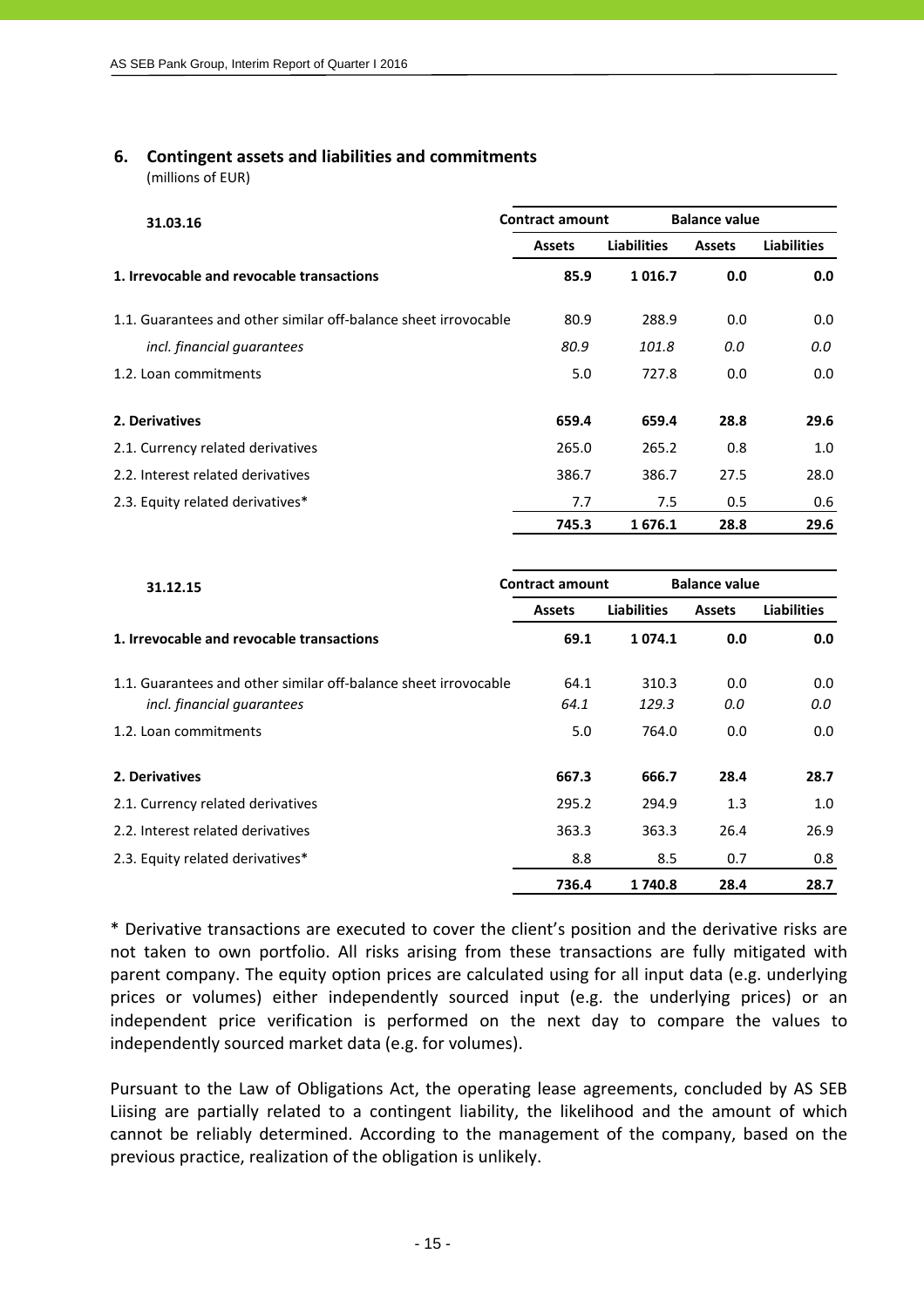# **Note 1 Accounting principles**

The interim report of AS SEB Pank Group for Quarter I 2016 has been prepared in conformity with International Accounting Standard IAS 34 "Interim Financial Reporting" and the disclosure requirements, established by Eesti Pank.

The accounting principles, used in the interim report of AS SEB Pank Group for Quarter I 2016 are in conformity with the accounting principles used in the annual report for the year ended on 31 December 2015.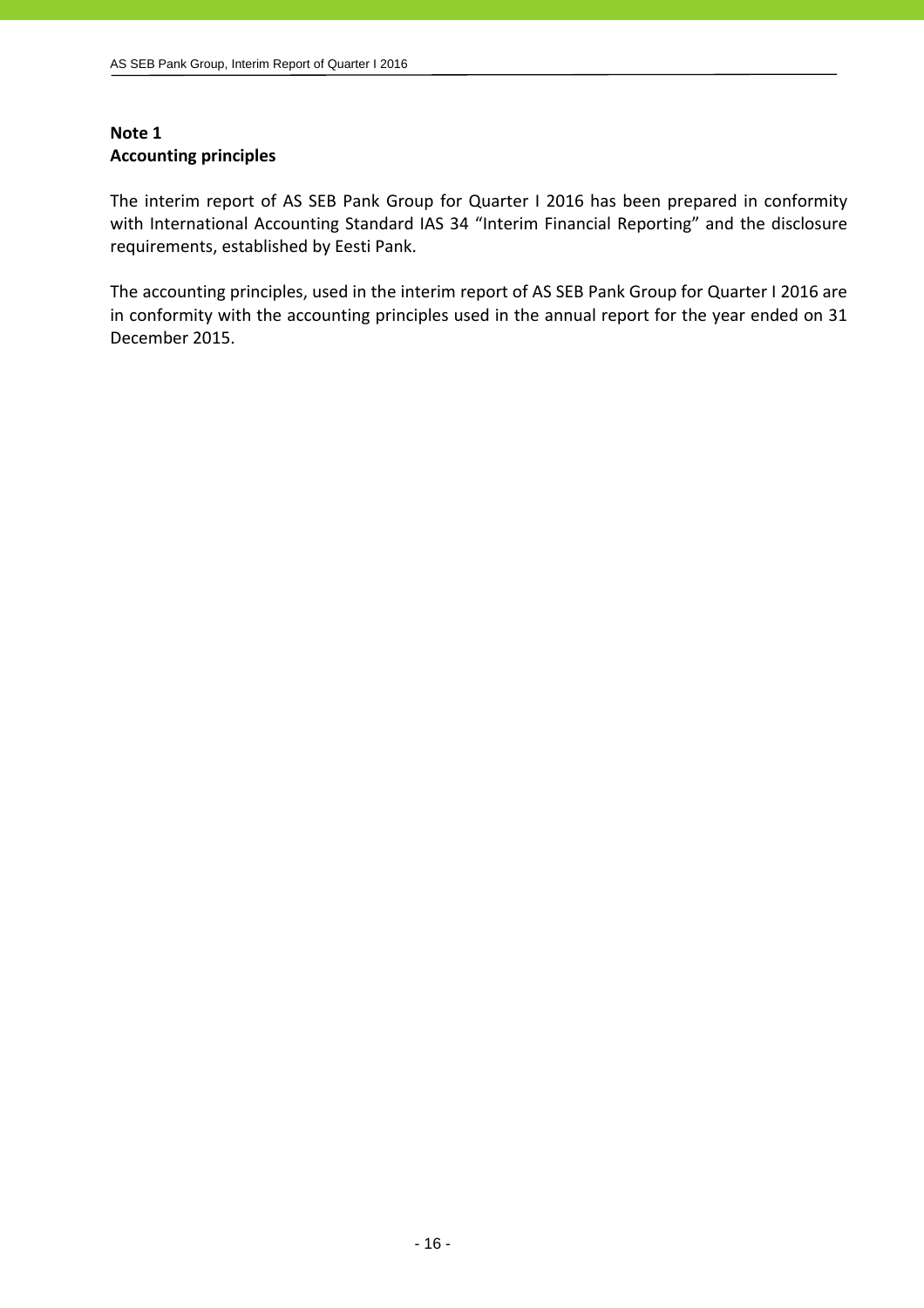**Fair value of financial assets and liabilities**

(millions of EUR)

# **A) Financial instruments measured at fair value**

|                                                             |         |         |         | 31.03.16 |         |         |         | 31.12.15 |
|-------------------------------------------------------------|---------|---------|---------|----------|---------|---------|---------|----------|
|                                                             | Level 1 | Level 2 | Level 3 | Total    | Level 1 | Level 2 | Level 3 | Total    |
| Financial assets at fair value through profit and loss      |         |         |         |          |         |         |         |          |
| Financial assets held for trading                           | 0.0     | 28.8    | 0.0     | 28.8     | 0.1     | 28.3    | 0.0     | 28.4     |
| Equity securities                                           | 0.0     | 0.0     | 0.0     | 0.0      | 0.1     | 0.0     | 0.0     | 0.1      |
| <b>Derivatives</b>                                          | 0.0     | 28.8    | 0.0     | 28.8     | 0.0     | 28.3    | 0.0     | 28.3     |
| Available for sale financial assets                         | 6.0     | 0.0     | 15.4    | 21.4     | 6.1     | 0.0     | 12.2    | 18.3     |
| Investment securities - equity                              | 6.0     | 0.0     | 15.4    | 21.4     | 6.1     | 0.0     | 12.2    | 18.3     |
| <b>TOTAL ASSETS</b>                                         | 6.0     | 28.8    | 15.4    | 50.2     | 6.2     | 28.3    | 12.2    | 46.7     |
| Financial liabilities at fair value through profit and loss |         |         |         |          |         |         |         |          |
| Financial liabilities held for trading                      | 0.0     | 29.5    | 0.0     | 29.5     | 0.0     | 28.7    | 0.0     | 28.7     |
| <b>TOTAL LIABILITIES</b>                                    | 0.0     | 29.5    | 0.0     | 29.5     | 0.1     | 28.7    | 0.0     | 28.7     |

IFRS 7 specifies a hierarchy of valuation techniques based on whether the inputs to those valuation techniques are observable or unobservable. Observable inputs reflect market data obtained from independent sources; unobservable inputs reflect the Group's market assumptions. These two types of inputs have created the following fair value hierarchy:

Level 1 ‐ Quoted prices (unadjusted) in active markets for identical assets or liabilities. This level includes listed equity securities and debt instruments on exchanges but also instruments quoted by market participants.

Level 2 ‐ Inputs other than quoted prices included within Level 1 that are observable for the asset or liability, either directly (that is, as prices) or indirectly (that is, derived from prices). The sources of input parameters like Euro yield curve or counterparty credit risk are Bloomberg and Thomson Reuters.

Level 3 - Inputs for the asset or liability that are not based on observable market data (unobservable inputs). This level includes equity investments and debt instruments with significant unobservable components.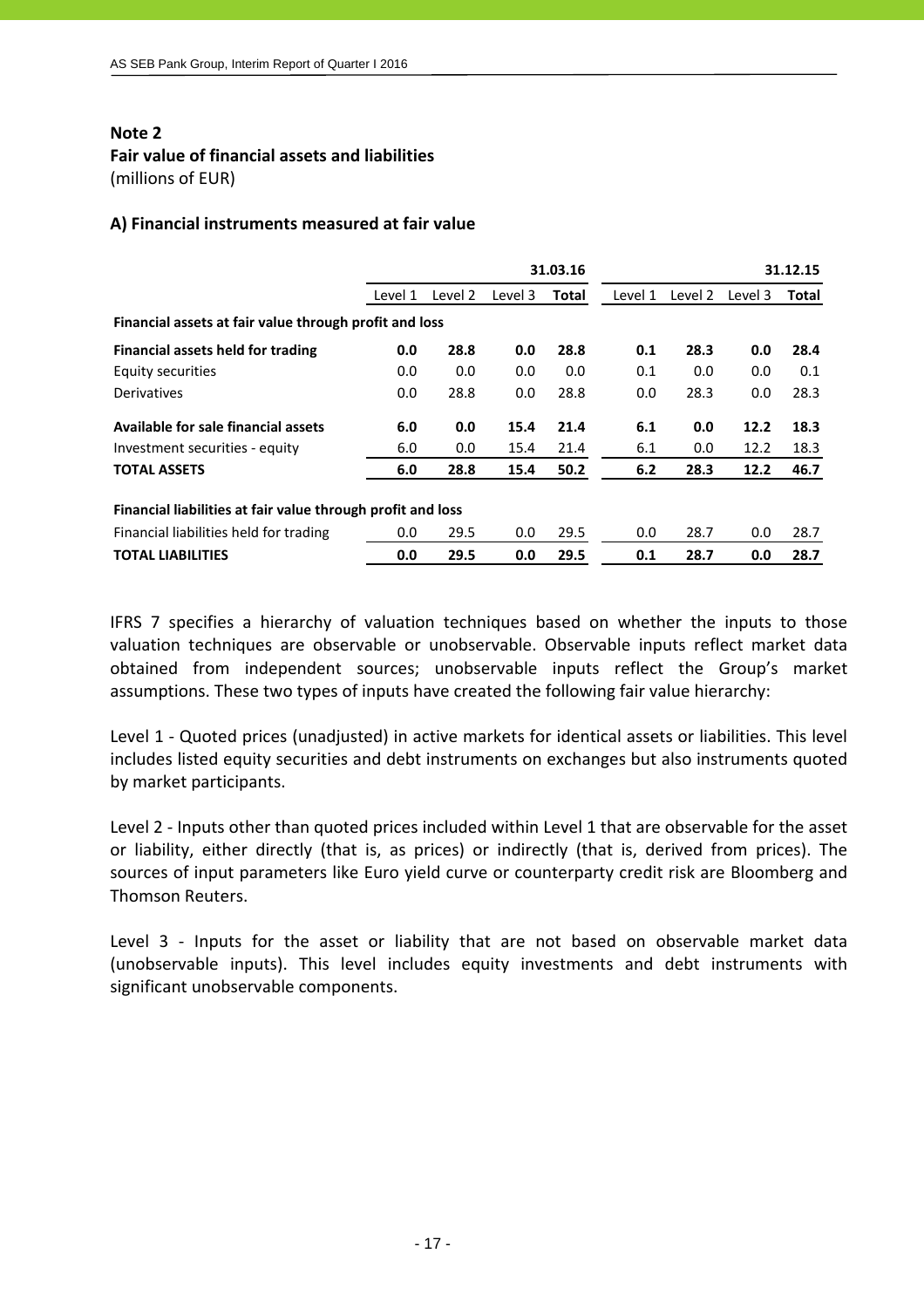| <b>Reconciliation of Level 3 Items</b>                     | Available-for-sale financial assets |       |  |  |  |
|------------------------------------------------------------|-------------------------------------|-------|--|--|--|
|                                                            | Investment                          |       |  |  |  |
|                                                            | securities -                        |       |  |  |  |
|                                                            | equity                              | Total |  |  |  |
| At 1 January 2015                                          | 0.1                                 | 0.1   |  |  |  |
| At 31 December 2015                                        | 12.2                                | 12.2  |  |  |  |
| Total losses for the period included in profit or loss for |                                     |       |  |  |  |
| assets/liabilities held at 31.12.15                        | 0.0                                 | 0.0   |  |  |  |
| At 1 January 2016                                          | 12.2                                | 12.2  |  |  |  |
| Other comprehensive income                                 | 3.2                                 | 3.2   |  |  |  |
| At 31 March 2016                                           | 15.4                                | 15.4  |  |  |  |
| Total losses for the period included in profit or loss for |                                     |       |  |  |  |
| assets/liabilities held at 31.03.16                        | 0.0                                 | 0.0   |  |  |  |

# **B) Financial instruments not measured at fair value**

|                                           | 31.03.16   |             | 31.12.15    |             |
|-------------------------------------------|------------|-------------|-------------|-------------|
|                                           | Carrying   | Fair value, | Carrying    | Fair value, |
|                                           | value      | Level 3     | value       | Level 3     |
| <b>ASSETS</b>                             |            |             |             |             |
| Loans and advances to credit institutions | 934.5      | 934.5       | 392.5       | 392.5       |
| Loans and advances to customers           | 4 0 9 3.5  | 4 000.5     | 4 0 9 6.3   | 3 960.9     |
| Loans to Corporates                       | 2055.2     | 2068.4      | 2077.0      | 2079.5      |
| Loans to households                       | 2038.3     | 1932.1      | 2019.3      | 1881.4      |
| Other assets                              | 34.6       | 34.6        | 29.0        | 29.0        |
| <b>TOTAL ASSETS</b>                       | 5 0 6 2.6  | 4 9 6 9.6   | 4 5 1 7 . 8 | 4 3 8 2.4   |
| <b>LIABILITIES</b>                        |            |             |             |             |
| Due to credit institutions                | 1017.3     | 1018.4      | 888.6       | 888.2       |
| Due to customers                          | 3 300.3    | 3 3 0 2.5   | 3 3 1 6 . 1 | 3 3 1 8 . 4 |
| Due to Corporates                         | 1829.2     | 1831.5      | 1884.8      | 1886.9      |
| Due to households                         | 1471.1     | 1471.0      | 1431.3      | 1431.5      |
| Other financial liabilities               | 79.3       | 79.3        | 67.7        | 67.7        |
| <b>TOTAL LIABILITIES</b>                  | 4 3 9 6 .9 | 4 4 0 0.2   | 4 272.4     | 4 2 7 4 .3  |

AS SEB Pank conducts assessment of fair value of financial assets and liabilities which are not presented in the Group's statement of financial position at their fair value. All finance instruments not measured at fair value specified at Level 3 in hierarchy of valuation of fair value, because of using unobservable inputs.

When calculating fair value for floating interest rate loans and for fixed-interest rate lending, future cash flows are discounted based on the market interest curve, which has been adjusted for applicable margins of new lending. Similarly have been calculated also fixed-interest rate deposits, floating interest rate and fixed‐interest rate balances due to credit institutions.

As of reporting date fair value of loans and advances to customers was 2.27% (31.12.2015: 3.31%) lower than the carrying amount. Fair value of balances due to credit institutions was 0.11% higher (31.12.2015: 0.04% lower) than the carrying amount. Fair value of balances due to customers was 0.07% higher (31.12.2015: 0.07% higher) than the carrying amount.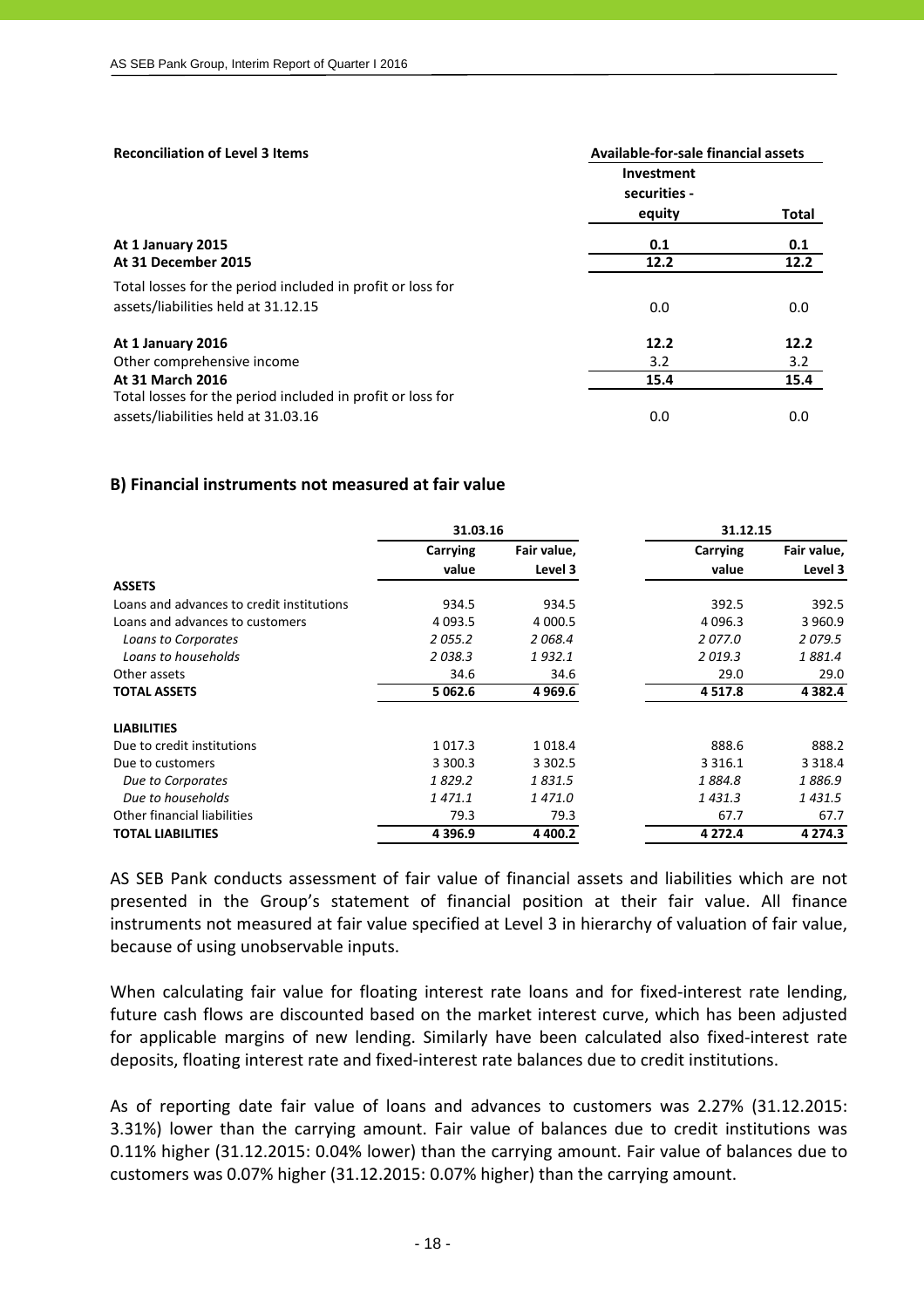# **Interest and similar income**

| (millions of EUR)         | 2016     | 2015          |
|---------------------------|----------|---------------|
|                           | 3 months | 3 months      |
| Loans                     | 19.2     | 19.2          |
| Leasing                   | 3.3      | $3.5^{\circ}$ |
| Deposits with other banks | 0.0      | 0.1           |
| Fixed income securities   | 0.0      | 0.6           |
|                           | 22.5     | 23.4          |

# **Note 4**

# **Interest expenses and similar charges**

| (millions of EUR)              | 2016     | 2015     |
|--------------------------------|----------|----------|
|                                | 3 months | 3 months |
| Credit institutions            | $-0.3$   | $-1.4$   |
| Time and other saving deposits | $-0.4$   | -0.6     |
| Demand deposits                | $-0.8$   | $-0.8$   |
| Other                          | $-1.1$   | $-0.1$   |
|                                | -2.6     | $-2.9$   |

## **Note 5**

# **Fee and commission income**

| Fee and commission income                     |          |               |
|-----------------------------------------------|----------|---------------|
| (millions of EUR)                             | 2016     | 2015          |
|                                               | 3 months | 3 months      |
| Payment cards related commissions             | 5.1      | 5.7           |
| Securities market services *                  | 2.6      | 2.8           |
| <b>Transaction fees</b>                       | 1.2      | 1.3           |
| Credit contracts**                            | 0.9      | 1.2           |
| Insurance brokerage fees                      | 0.8      | 0.7           |
| Other settlement fees                         | 1.5      | 1.1           |
| Income from leasing agreements (full service) | 0.2      | 0.3           |
| Income from electronic channels               | 0.4      | 0.5           |
| Cash handling fees                            | 0.2      | 0.2           |
| Commodity futures fees                        | 0.0      | $0.4^{\circ}$ |
| Other                                         | 1.2      | 1.4           |
|                                               | 14.1     | 15.6          |
|                                               |          |               |

\* Securities market services includes asset management fees of investment funds and securities portfolios, custody services, advisory fees and other with securities transactions related fees.

\*\* Credit contracts include loan, leasing, letter of credit and guarantee contracts, which are short-term and do not constitute interest income, but are of administrative nature for arrangement or reorganisation of credits.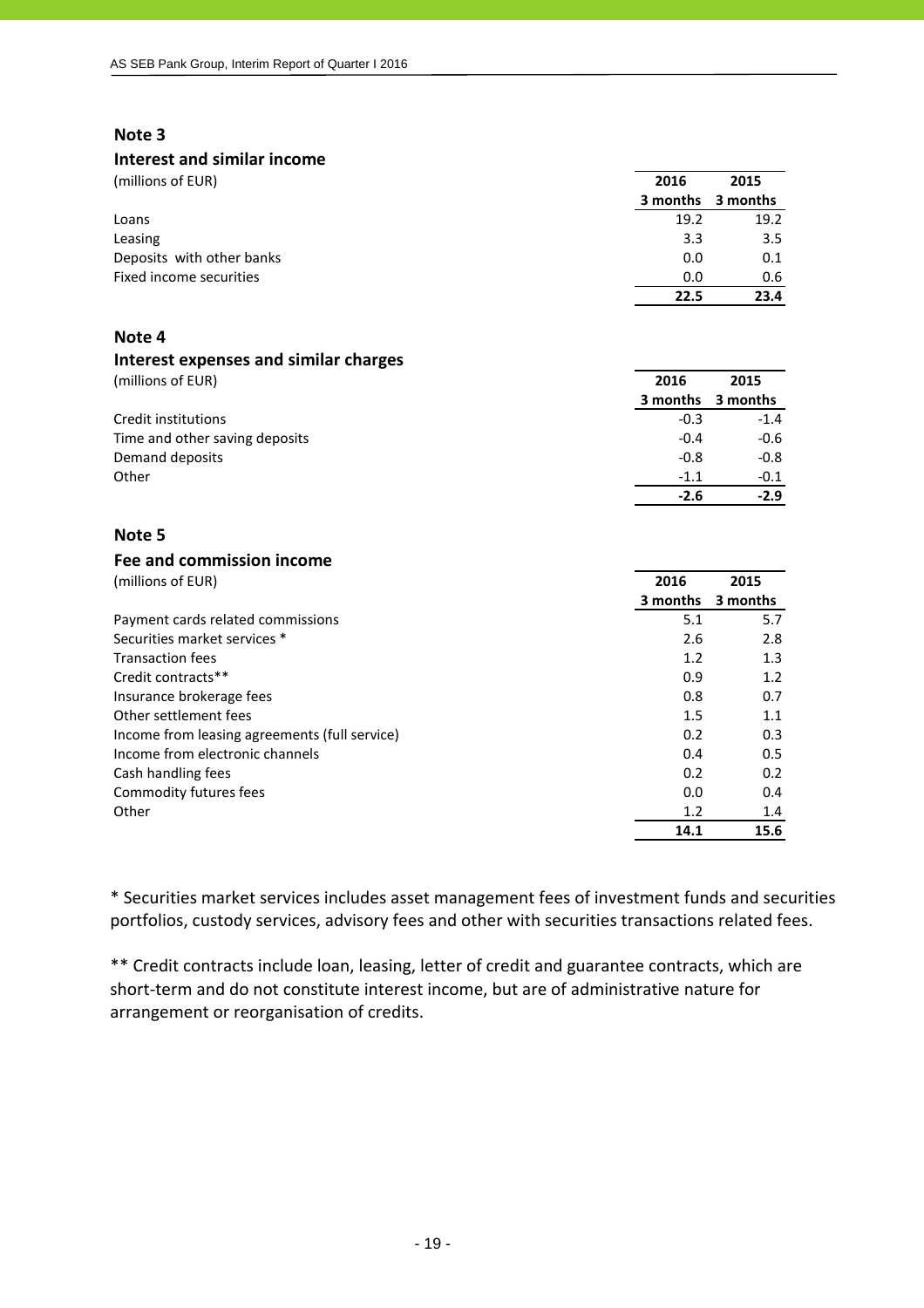## **Fee and commission expense**

| (millions of EUR)                             | 2016   | 2015              |
|-----------------------------------------------|--------|-------------------|
|                                               |        | 3 months 3 months |
| Payment cards related commissions             | $-2.3$ | $-2.5$            |
| Cash collecting fees                          | $-0.3$ | $-0.3$            |
| Expenses to leasing agreements (full service) | $-0.1$ | $-0.2$            |
| Securities market services                    | $-0.4$ | $-0.4$            |
| <b>Transaction fees</b>                       | $-0.3$ | $-0.3$            |
| Other                                         | $-0.3$ | $-0.2$            |
|                                               | $-3.7$ | $-3.9$            |

# **Note 7**

## **Impairment losses on loans and advances**

| (millions of EUR)                                  | 2016     | 2015     |
|----------------------------------------------------|----------|----------|
|                                                    | 3 months | 3 months |
| <b>Impairment losses</b>                           | 0.6      | 2.9      |
| impairment losses of reporting period              | $-1.0$   | $-0.3$   |
| recoveries from write-offs                         | 1.0      | 0.2      |
| decreasing of impairment losses of previous period | 0.6      | 3.0      |
| Impairment losses for contingent liabilities       | 0.1      | 0.0      |
|                                                    | 0.7      | 2.9      |

## **Note 8**

## **Allowances on loans and advances**

(millions of EUR)

|                                             | 31.03.16 | 31.12.15 |
|---------------------------------------------|----------|----------|
| At the beginning of period (January, 1)     | 29.0     | 44.4     |
| Allowances of reporting period              | 1.0      | 3.3      |
| Decreasing of allowances of previous period | $-0.7$   | $-6.4$   |
| Loans and advances written off              | $-2.3$   | $-12.3$  |
| At the end of period                        | 27.0     | 29.0     |
| Recoveries from write-offs                  | 1.0      | 0.9      |

# **Note 9**

# **Loans and advances to customers by remaining maturity** (millions of EUR)

**Less than 3 months months 3‐12 1‐5 years 5‐10 years Over 10 years Total 31.03.16** 240.5 598.5 1 862.6 515.0 876.9 **4 093.5**

**31.12.15** 244.1 635.1 1 835.4 513.2 868.5 **4 096.3**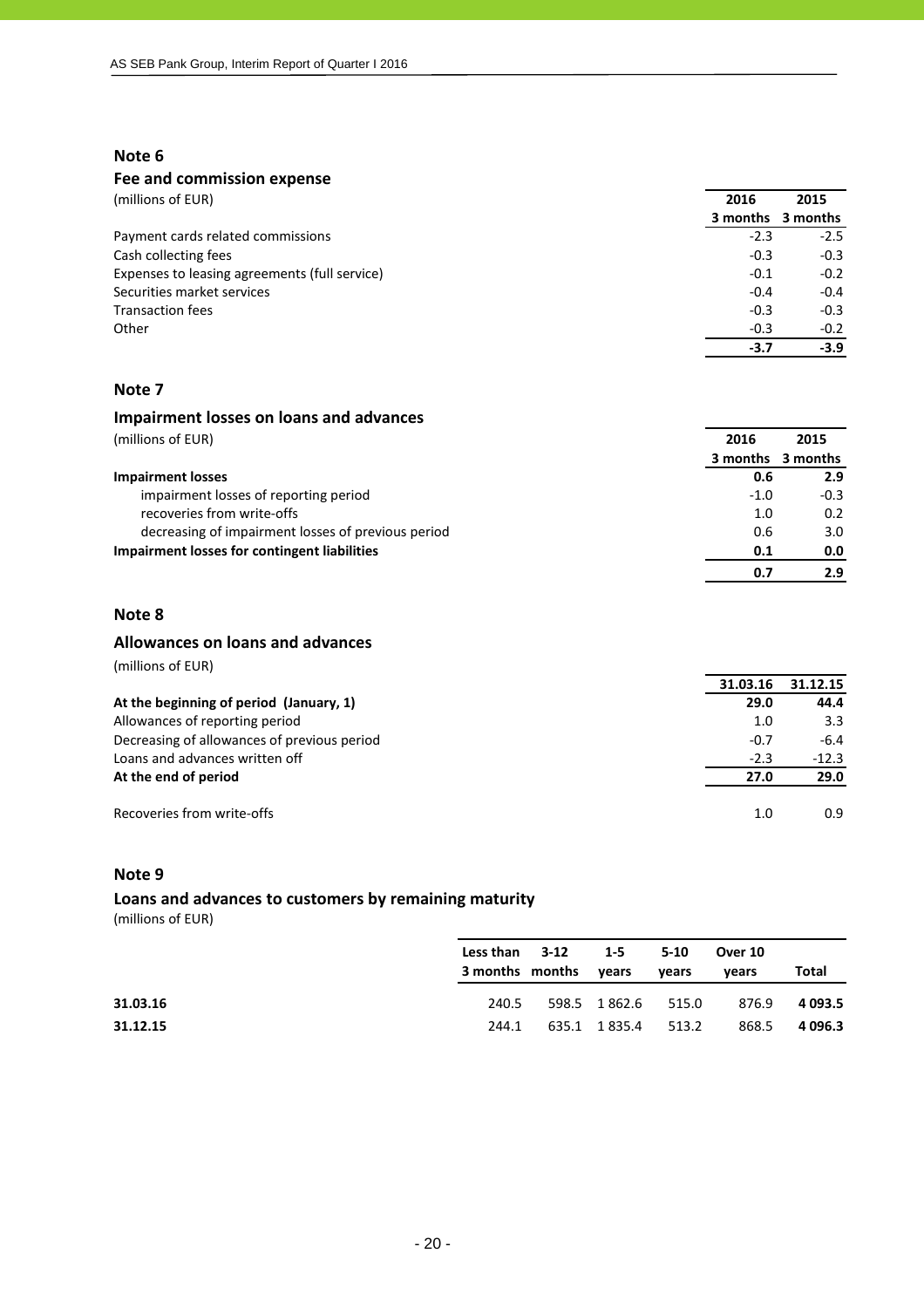## **Geographic concentration of financial assets and liabilities**

(millions of EUR)

|                             | 1 1 64.5       | 4 0 9 3 .5  | 51.2    | 46.1   | 5 3 5 5 . 3 | 1017.3   | 3 300.3 | 109.2        | 4426.8   | 1016.7      |
|-----------------------------|----------------|-------------|---------|--------|-------------|----------|---------|--------------|----------|-------------|
| Other countries             | 3.9            | 0.7         | 0.0     | 9.1    | 13.7        | 0.0      | 181.4   | 6.2          | 187.6    | 4.3         |
| <b>Other Eastern Europe</b> | 3.7            | 0.4         | 0.0     | 0.1    | 4.2         | 21.1     | 46.5    | 0.0          | 67.6     | 0.4         |
| Other Western Europe        | 5.5            | 6.1         | 0.0     | 0.4    | 12.0        | 1.5      | 21.9    | 0.2          | 23.6     | 7.0         |
| Netherlands                 | 0.0            | 0.0         | 0.0     | 0.0    | 0.0         | 0.0      | 7.6     | 0.0          | 7.6      | 0.0         |
| Luxembourg                  | 0.8            | 0.0         | 0.0     | 0.2    | 1.0         | 0.3      | 0.0     | 0.0          | 0.3      | 0.0         |
| Lithuania                   | 1.1            | 8.4         | 0.0     | 0.3    | 9.8         | 15.4     | 3.0     | 0.1          | 18.5     | 0.4         |
| Latvia                      | 0.0            | 0.0         | 0.0     | 1.1    | 1.1         | 0.0      | 0.0     | 0.0          | 0.0      | 0.0         |
| Finland                     | 0.0            | 1.7         | 0.0     | 0.0    | 1.7         | 0.0      | 10.2    | 0.0          | 10.2     | 3.8         |
| Japan                       | 0.0            | 0.0         | 0.0     | 0.0    | 0.0         | 0.0      | 0.5     | 0.0          | 0.5      | 0.0         |
| Canada                      | 0.0            | 0.0         | 0.0     | 0.0    | 0.0         | 0.0      | 1.7     | 0.0          | 1.7      | 0.0         |
| <b>United States</b>        | 1.6            | 0.4         | 0.0     | 0.0    | 2.0         | 0.4      | 15.5    | 0.0          | 15.9     | 0.0         |
| Germany                     | 1.0            | 0.3         | 0.0     | 0.0    | 1.3         | 5.2      | 1.8     | 0.0          | 7.0      | 5.0         |
| Russia                      | 0.1            | 0.0         | 0.0     | 0.0    | 0.1         | 0.0      | 0.1     | 0.0          | 0.1      | 0.0         |
| United Kingdom              | 31.5           | 1.7         | 15.3    | 0.1    | 48.6        | 2.1      | 35.5    | 0.4          | 38.0     | 0.0         |
| Estonia                     | 230.1          | 4 0 7 3 . 2 | 34.5    | 34.5   | 4 3 7 2 . 3 | 10.2     | 2962.7  | 73.2         | 3 046.1  | 994.3       |
| Sweden                      | 885.2          | 0.6         | 1.4     | 0.3    | 887.5       | 961.1    | 11.9    | 29.1         | 1 002.1  | 1.5         |
|                             | institutions   | mers        | ties    | assets | assets      | tions    | mers    | liabili-ties | ties     | liabilities |
|                             | to credit      | to custo-   | Securi- | Other  | Total       | institu- | custo-  | Other        | liabili- | gent        |
| 31.03.16                    | and advances   | advances    |         |        |             | credit   | Due to  |              | Total    | Contin-     |
|                             | bank, loans    | Loans and   |         |        |             | Due to   |         |              |          |             |
|                             | with central   |             |         |        |             |          |         |              |          |             |
|                             | Cash, balances |             |         |        |             |          |         |              |          |             |
|                             |                |             |         |        |             |          |         |              |          |             |

|                      | Cash, balances<br>with central |           |         |        |             |          |             |              |             |             |
|----------------------|--------------------------------|-----------|---------|--------|-------------|----------|-------------|--------------|-------------|-------------|
| 31.12.15             | bank, loans                    | Loans and |         |        |             | Due to   |             |              |             |             |
|                      | and advances                   | advances  |         |        |             | credit   | Due to      |              | Total       | Contin-     |
|                      | to credit                      | to custo- | Securi- | Other  | Total       | institu- | custo-      | Other        | liabili-    | gent        |
|                      | institutions                   | mers      | ties    | assets | assets      | tions    | mers        | liabili-ties | ties        | liabilities |
| Sweden               | 13.5                           | 0.5       | 1.7     | 0.5    | 16.2        | 791.1    | 17.2        | 27.8         | 836.1       | 1.5         |
| Estonia              | 658.3                          | 4 0 74.3  | 33.6    | 37.0   | 4 803.2     | 7.7      | 2975.4      | 68.4         | 3 0 5 1 . 5 | 1055.8      |
| United Kingdom       | 0.7                            | 1.3       | 12.1    | 0.1    | 14.2        | 3.2      | 28.2        | 0.1          | 31.5        | 0.0         |
| Russia               | 0.2                            | 0.0       | 0.0     | 0.0    | 0.2         | 0.0      | 0.1         | 0.0          | 0.1         | 0.0         |
| Germany              | 348.2                          | 3.4       | 0.0     | 0.0    | 351.6       | 7.3      | 1.4         | 0.0          | 8.7         | 1.8         |
| <b>United States</b> | 1.4                            | 0.2       | 0.0     | 0.0    | 1.6         | 0.0      | 17.0        | 0.0          | 17.0        | 0.0         |
| Canada               | 0.0                            | 0.0       | 0.0     | 0.0    | 0.0         | 0.1      | 0.6         | 0.0          | 0.7         | 0.0         |
| Japan                | 0.0                            | 0.0       | 0.0     | 0.0    | 0.0         | 0.0      | 0.5         | 0.0          | 0.5         | 0.0         |
| Finland              | 4.4                            | 0.9       | 0.0     | 0.0    | 5.3         | 0.0      | 9.3         | 0.0          | 9.3         | 3.4         |
| Latvia               | 0.0                            | 0.0       | 0.0     | 0.6    | 0.6         | 0.0      | 0.0         | 0.0          | 0.0         | 0.0         |
| Lithuania            | 4.8                            | 8.4       | 0.0     | 0.2    | 13.4        | 67.9     | 4.1         | 0.1          | 72.1        | 0.4         |
| Luxembourg           | 1.9                            | 0.0       | 0.0     | 0.2    | 2.1         | 0.6      | 0.1         | 0.2          | 0.9         | 0.0         |
| Netherlands          | 0.0                            | 0.0       | 0.0     | 0.0    | 0.0         | 0.0      | 2.0         | 0.0          | 2.0         | 0.0         |
| Other Western Europe | 7.9                            | 6.0       | 0.0     | 0.3    | 14.2        | 1.5      | 26.5        | 0.1          | 28.1        | 7.0         |
| Other Eastern Europe | 6.1                            | 0.9       | 0.0     | 0.1    | 7.1         | 9.2      | 45.9        | 0.1          | 55.2        | 0.0         |
| Other countries      | 2.6                            | 0.4       | 0.0     | 1.2    | 4.2         | 0.0      | 187.8       | 0.0          | 187.8       | 4.2         |
|                      | 1050.0                         | 4 096.3   | 47.4    | 40.2   | 5 2 3 3 . 9 | 888.6    | 3 3 1 6 . 1 | 96.8         | 4 301.5     | 1074.1      |

Contingent liabilities include here guarantees and pledges, loan commitments, revocable transactions, stand‐by loans, other revocable transactions and are presented in contract amount of contingent liabilities. Securities include here financial assets held for trading, financial assets designated at fair value through profit or loss, available‐for‐sale financial assets, investments in associates.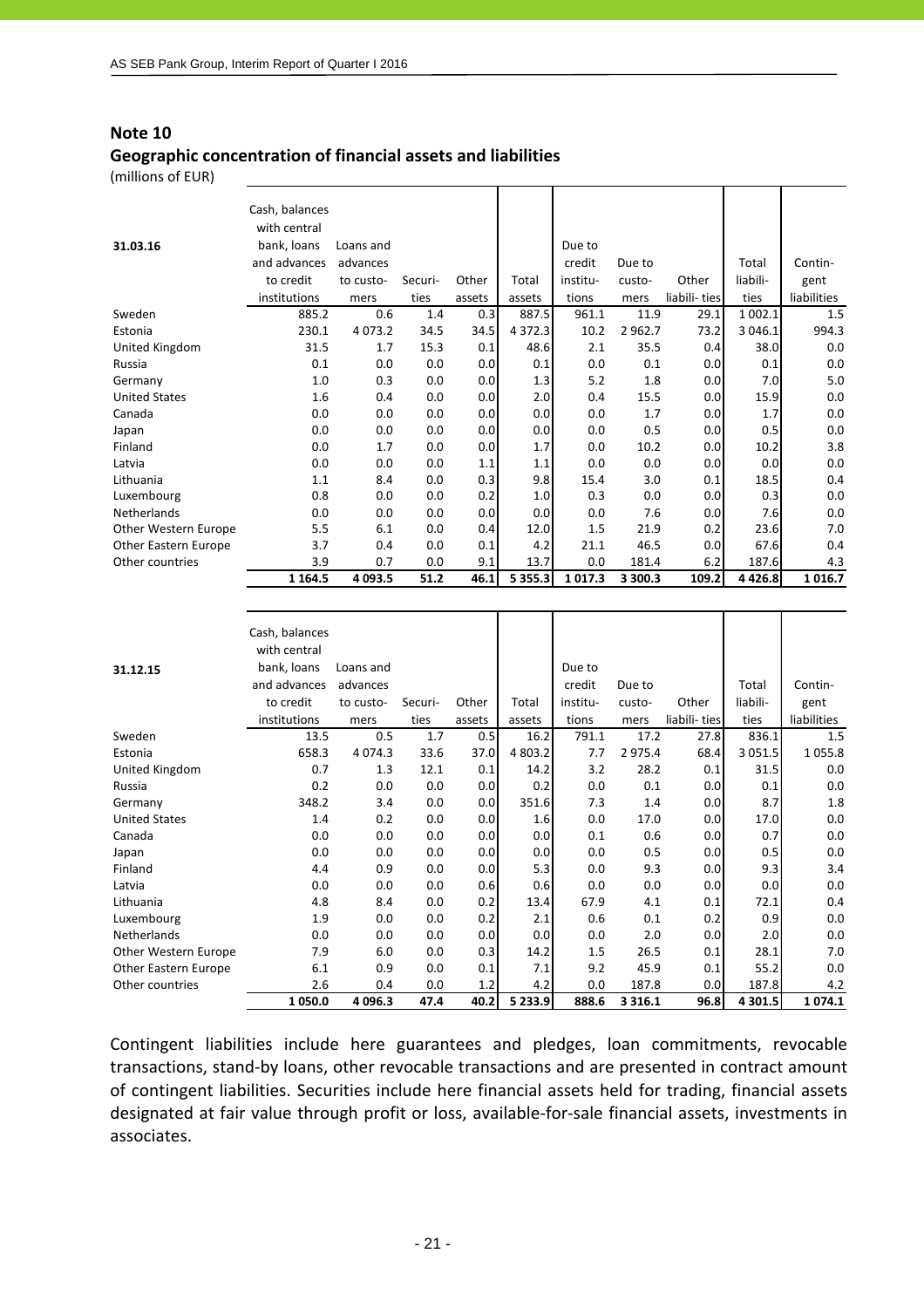# **Concentration of financial assets and liabilities by industry sector**

|                                              | In the statement of financial position | Contin-           |                    |
|----------------------------------------------|----------------------------------------|-------------------|--------------------|
|                                              | <b>Cash and loans to central</b>       |                   | gent               |
| 31.03.16                                     | bank, credit institutions              |                   | <b>liabilities</b> |
|                                              | and customers                          | <b>Securities</b> |                    |
| Finance                                      | 1 1 8 0 . 6                            | 21.3              | 19.9               |
| Real estate                                  | 681.9                                  | 0.1               | 28.0               |
| Trading                                      | 328.9                                  | 0.0               | 189.0              |
| Industry                                     | 269.2                                  | 0.0               | 143.8              |
| Agriculture, fishing, forestry               | 165.5                                  | 0.0               | 12.4               |
| Energy, gas and steam plants                 | 117.5                                  | 0.0               | 100.6              |
| Transport                                    | 116.9                                  | 0.0               | 34.2               |
| Mining                                       | 71.8                                   | 0.0               | 21.2               |
| Government and state defence                 | 64.6                                   | 0.0               | 261.4              |
| Professional, science and technical work     | 62.0                                   | 0.0               | 5.1                |
| Information and telecommunication            | 47.2                                   | 1.0               | 10.2               |
| Construction                                 | 46.2                                   | 0.0               | 73.8               |
| Hotels, restaurants                          | 43.9                                   | 0.0               | 0.4                |
| Health services, social work                 | 41.5                                   | 0.0               | 7.2                |
| Administration and assistance                | 27.8                                   | 0.0               | 7.2                |
| Education                                    | 12.7                                   | 0.0               | 5.8                |
| Art, show business, leisure                  | 8.8                                    | 0.0               | 1.8                |
| Water supply, canalisation, waste management | 5.7                                    | 0.0               | 1.5                |
| Other government and social services         | 6.1                                    | 0.0               | 0.8                |
| Private individuals                          | 1986.2                                 | 0.0               | 92.4               |
| Derivatives                                  | 0.0                                    | 28.8              | 0.0                |
| Allowances                                   | $-27.0$                                |                   |                    |
|                                              | 5 2 5 8.0                              | 51.2              | 1016.7             |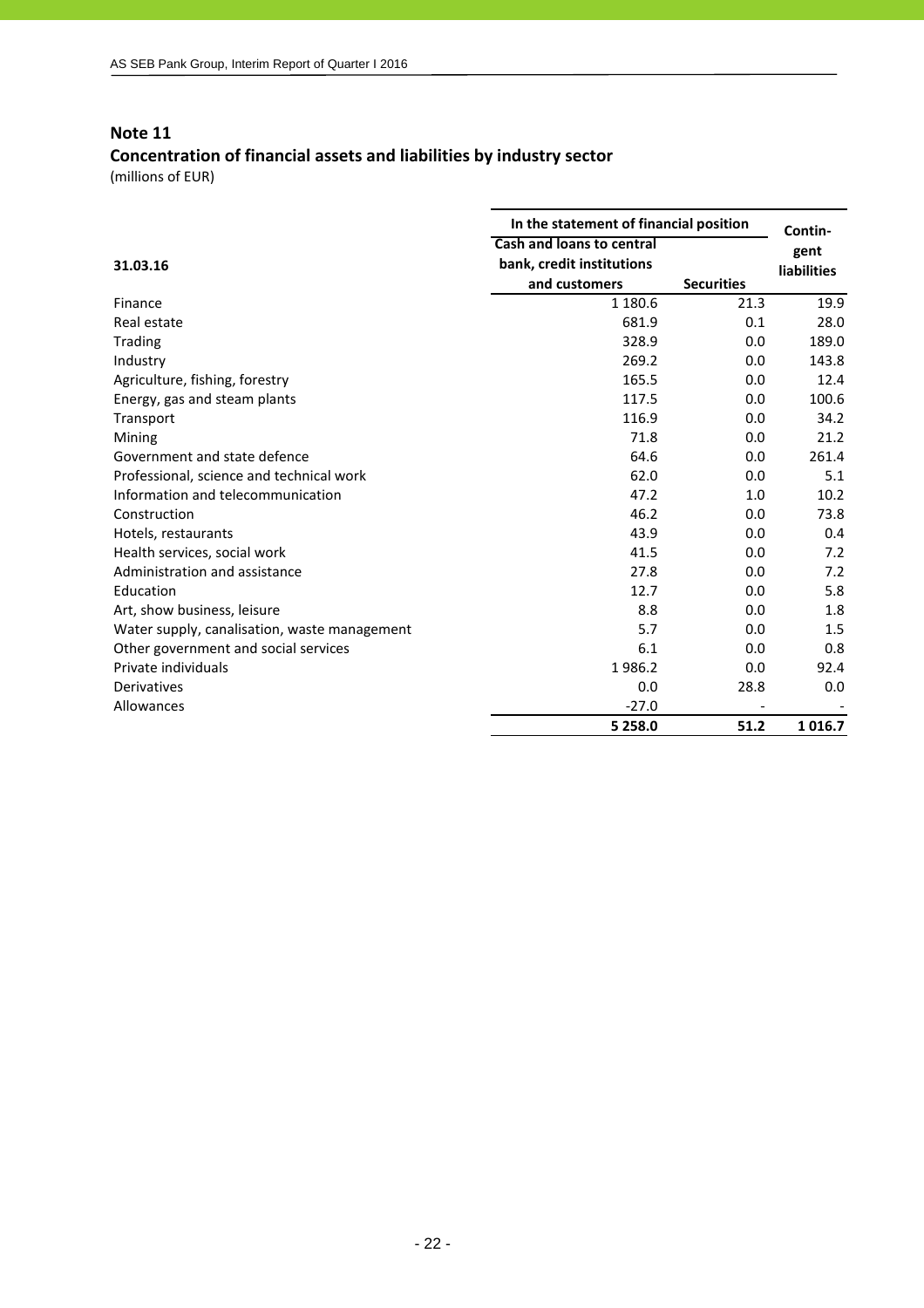| In the statement of financial position       |                           |                   |                    |
|----------------------------------------------|---------------------------|-------------------|--------------------|
|                                              | Cash and loans to central |                   | Contin-<br>gent    |
| 31.12.15                                     | bank, credit institutions |                   | <b>liabilities</b> |
|                                              | and customers             | <b>Securities</b> |                    |
| Finance                                      | 1 0 6 6 .3                | 18.3              | 16.8               |
| Real estate                                  | 692.3                     | 0.1               | 27.6               |
| Trading                                      | 292.4                     | 0.0               | 215.6              |
| Industry                                     | 275.2                     | 0.0               | 144.9              |
| Agriculture, fishing, forestry               | 172.4                     | 0.0               | 8.9                |
| Energy, gas and steam plants                 | 149.2                     | 0.0               | 107.9              |
| Transport                                    | 124.5                     | 0.0               | 33.3               |
| Mining                                       | 74.6                      | 0.0               | 65.0               |
| Government and state defence                 | 70.4                      | 0.0               | 262.5              |
| Construction                                 | 49.4                      | 0.0               | 68.7               |
| Information and telecommunication            | 48.9                      | 0.7               | 10.6               |
| Hotels, restaurants                          | 43.9                      | 0.0               | 0.6                |
| Professional, science and technical work     | 43.8                      | 0.0               | 6.2                |
| Health services, social work                 | 43.3                      | 0.0               | 6.5                |
| Administration and assistance                | 27.3                      | 0.0               | 6.5                |
| Education                                    | 13.5                      | 0.0               | 5.8                |
| Art, show business, leisure                  | 8.7                       | 0.0               | 1.7                |
| Water supply, canalisation, waste management | 5.8                       | 0.0               | 1.4                |
| Other government and social services         | 6.6                       | 0.0               | 0.7                |
| Private individuals                          | 1966.8                    | 0.0               | 82.9               |
| Derivatives                                  | 0.0                       | 28.3              | 0.0                |
| Allowances                                   | $-29.0$                   |                   |                    |
|                                              | 5 1 4 6 .3                | 47.4              | 1 0 7 4 . 1        |